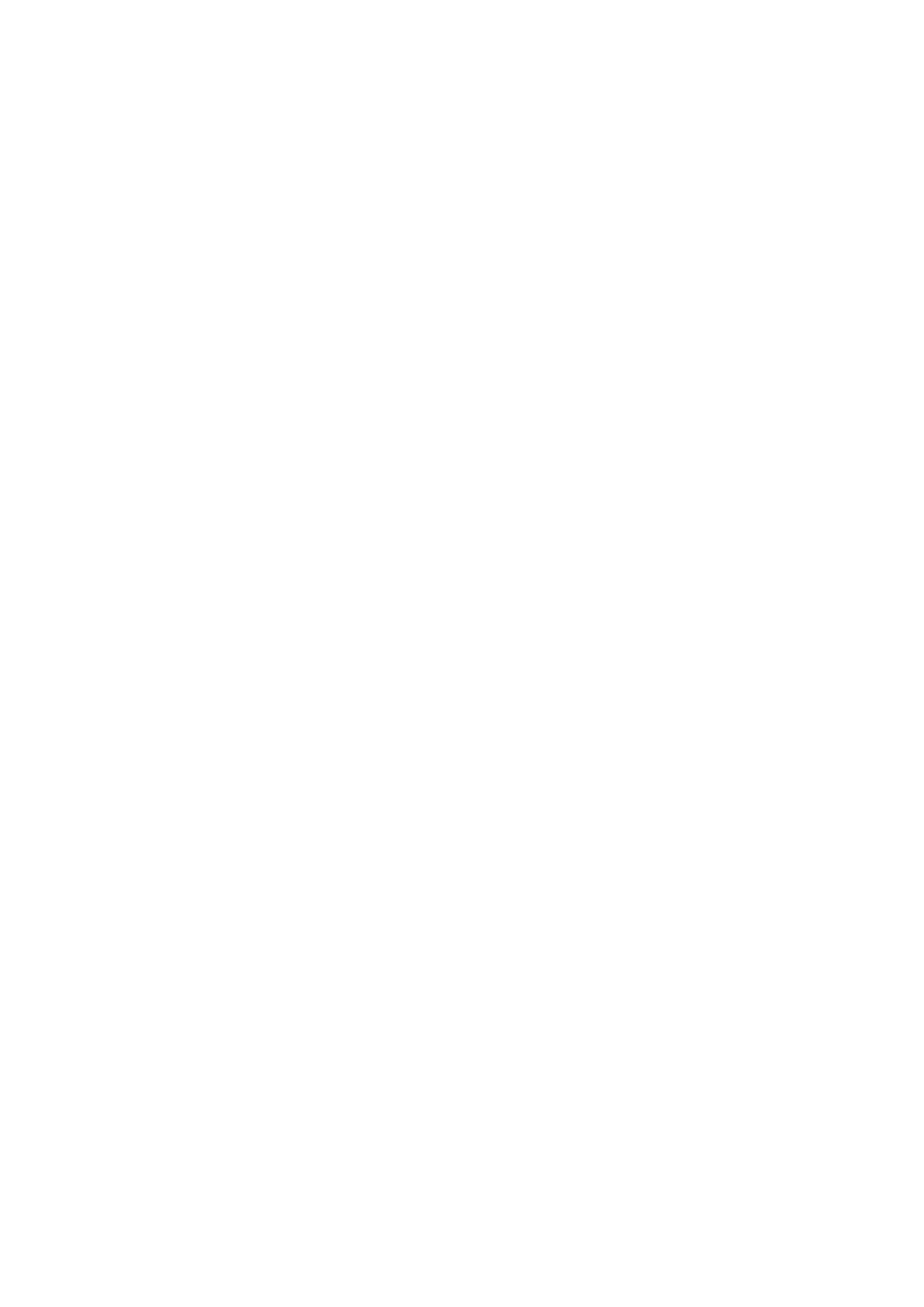## (I) TABLE OF CONTENTS

| 1.  |                                                              |                                                     |  |  |  |  |
|-----|--------------------------------------------------------------|-----------------------------------------------------|--|--|--|--|
| 2.  |                                                              |                                                     |  |  |  |  |
| 3.  |                                                              |                                                     |  |  |  |  |
| 4.  |                                                              |                                                     |  |  |  |  |
| 5.  | 5.1<br>5.2<br>5.3                                            |                                                     |  |  |  |  |
| 6.  | 6.1<br>6.2                                                   |                                                     |  |  |  |  |
| 7.  | 7.1<br>7.2<br>7.3                                            | Operation of the Branch and SLSNSW Constitution  12 |  |  |  |  |
| 8.  | 8.1<br>8.2<br>8.3<br>8.4<br>8.5<br>8.6<br>8.7<br>8.8<br>8.9  |                                                     |  |  |  |  |
| 9.  |                                                              |                                                     |  |  |  |  |
| 10. | 10.1<br>10.2<br>10.3<br>10.4<br>10.5                         |                                                     |  |  |  |  |
| 11. | 11.1<br>11.2<br>11.3<br>11.4<br>11.5<br>11.6<br>11.7<br>11.8 |                                                     |  |  |  |  |
| 12. |                                                              |                                                     |  |  |  |  |
| 13. | 13.1<br>13.2<br>13.3                                         |                                                     |  |  |  |  |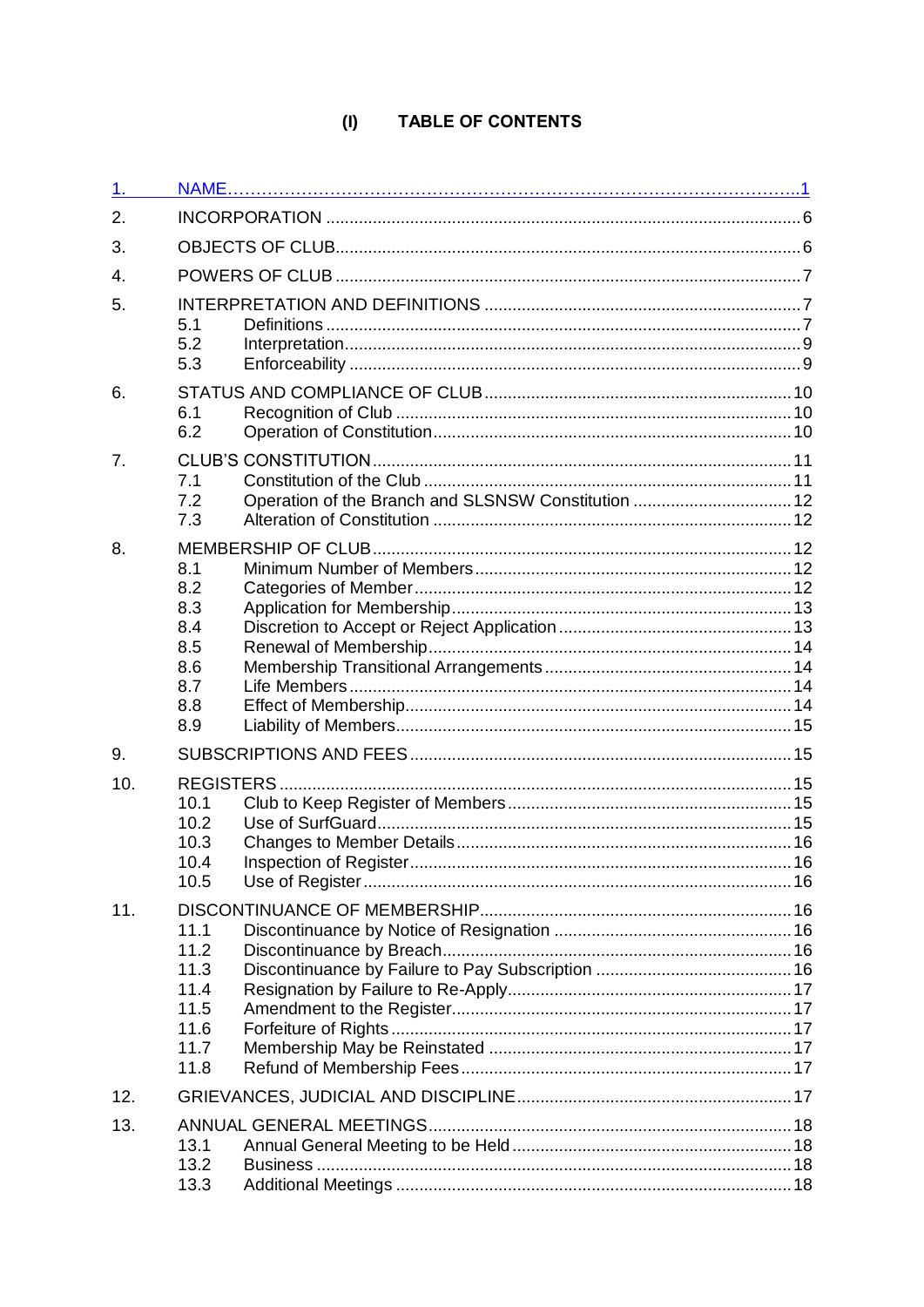| 14. | 14.1<br>14.2                                                 |  |
|-----|--------------------------------------------------------------|--|
| 15. | 15.1<br>15.2<br>15.3<br>15.4<br>15.5<br>15.6                 |  |
| 16. | 16.1<br>16.2<br>16.3<br>16.4<br>16.5<br>16.6<br>16.7         |  |
| 17. |                                                              |  |
| 18. | 18.1<br>18.2<br>18.3<br>18.4<br>18.5<br>18.6<br>18.7         |  |
| 19. | 19.1<br>19.2                                                 |  |
| 20. | 20.1<br>20.2<br>20.3                                         |  |
| 21. | 21.1<br>21.2<br>21.3<br>21.4<br>21.5<br>21.6<br>21.7<br>21.8 |  |
| 22. | 22.1<br>22.2<br>22.3                                         |  |
| 23. | DUTIES.<br>23.1                                              |  |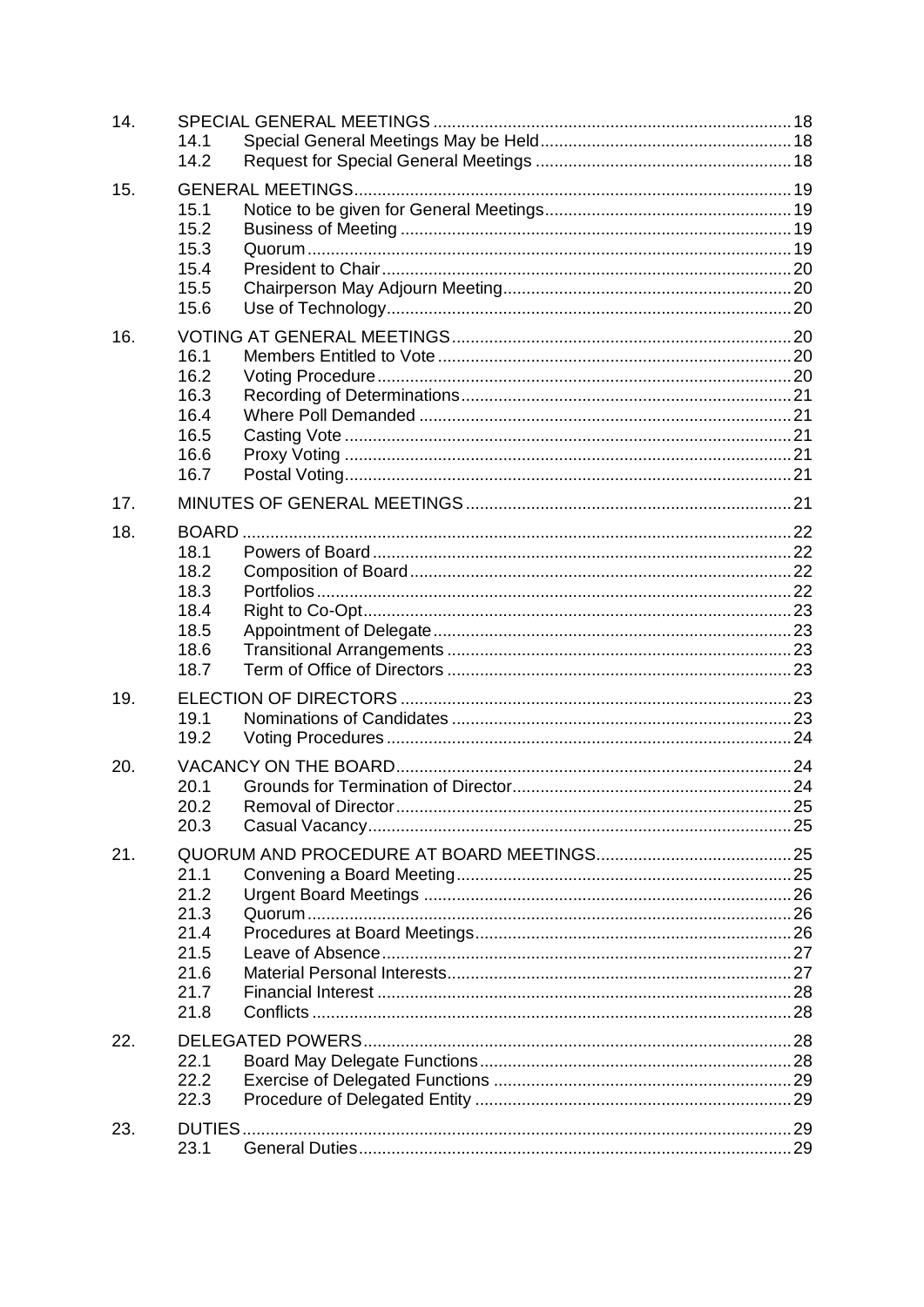| 24. |              |  |  |  |
|-----|--------------|--|--|--|
| 25. | BY-LAWS.     |  |  |  |
|     | 25.1         |  |  |  |
|     | 25.2         |  |  |  |
|     | 25.3<br>25.4 |  |  |  |
|     |              |  |  |  |
| 26. |              |  |  |  |
|     | 26.1         |  |  |  |
|     | 26.2         |  |  |  |
|     | 26.3<br>26.4 |  |  |  |
|     | 26.5         |  |  |  |
| 27. |              |  |  |  |
| 28. |              |  |  |  |
| 29. |              |  |  |  |
| 30. |              |  |  |  |
| 31. |              |  |  |  |
| 32. |              |  |  |  |
| 33. |              |  |  |  |
| 34. |              |  |  |  |
| 35. |              |  |  |  |

# **Constitution of URUNGA SURF LIFE SAVING CLUB**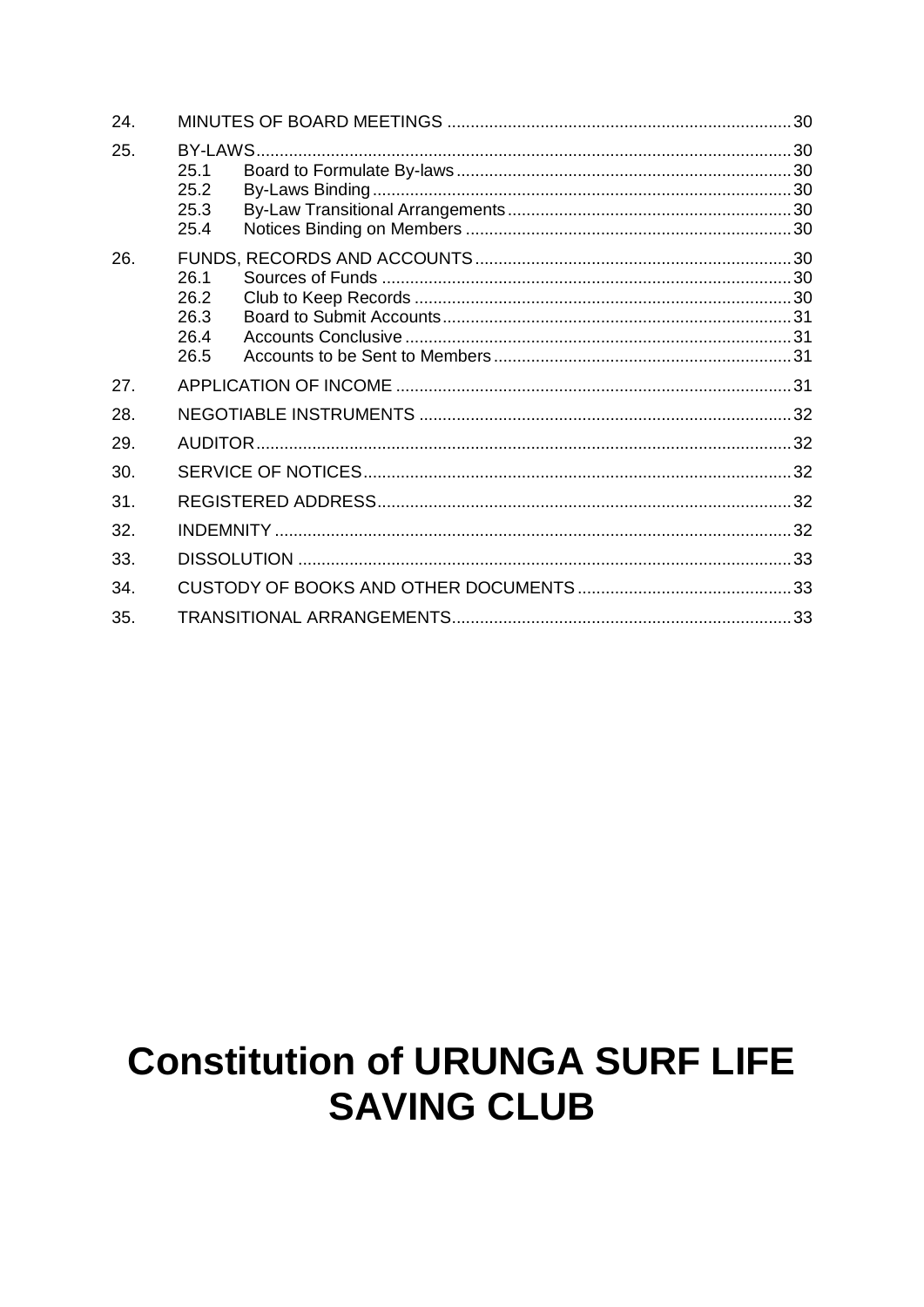#### <span id="page-5-0"></span>**1. NAME**

The name of the incorporated Club is Urunga Surf Life Saving Club

#### **2. INCORPORATION**

Clubs shall incorporate under the Act and shall remain incorporated.

#### <span id="page-5-1"></span>**3. OBJECTS OF CLUB**

The Club is established solely for these Objects. The Objects of the Club are to:

- (a) Provide for the conduct, encouragement, promotion and administration of surf lifesaving throughout Bellingen Valley Shire
- (b) Participate as a Member of SLSNSW and SLSA through and by which surf lifesaving and the preservation of life in the aquatic environment can be conducted, encouraged, promoted, advanced and administered.
- (c) Ensure the maintenance and enhancement of the Club, SLSNSW, Surf Life Saving Clubs, SLSA and surf lifesaving, its standards, quality and reputation for the benefit of the Members and surf lifesaving;
- (d) At all times promote mutual trust and confidence between the Club, SLSNSW, Surf Life Saving Clubs, SLSA and the Members in pursuit of these objects;
- (e) At all times act on behalf of and in the interest of the Members and surf lifesaving;
- (f) Promote the economic and community service success, strength and stability of the Club, SLSNSW, Surf Life Saving Clubs, SLSA and surf lifesaving;
- (g) Affiliate with and otherwise liaise with SLSNSW and SLSA in the pursuit of these objects and surf lifesaving;
- (h) Conduct, encourage, promote, advance and control surf lifesaving in Bellingen Valley Shire, its many aspects devoted to aquatic safety and management and the preservation of life in the aquatic environment;
- (i) Conduct or commission research and development for improvements in methods of surf lifesaving and surf lifesaving equipment and in all ways to improve and safeguard the use of the aquatic environment;
- (j) Use and protect the Intellectual Property Guidelines
- (k) Apply the property and capacity of the Club towards the fulfilment and achievement of these objects;
- (l) Promote the involvement and influence of surf lifesaving standards, techniques, awards and education with bodies involved in lifesaving;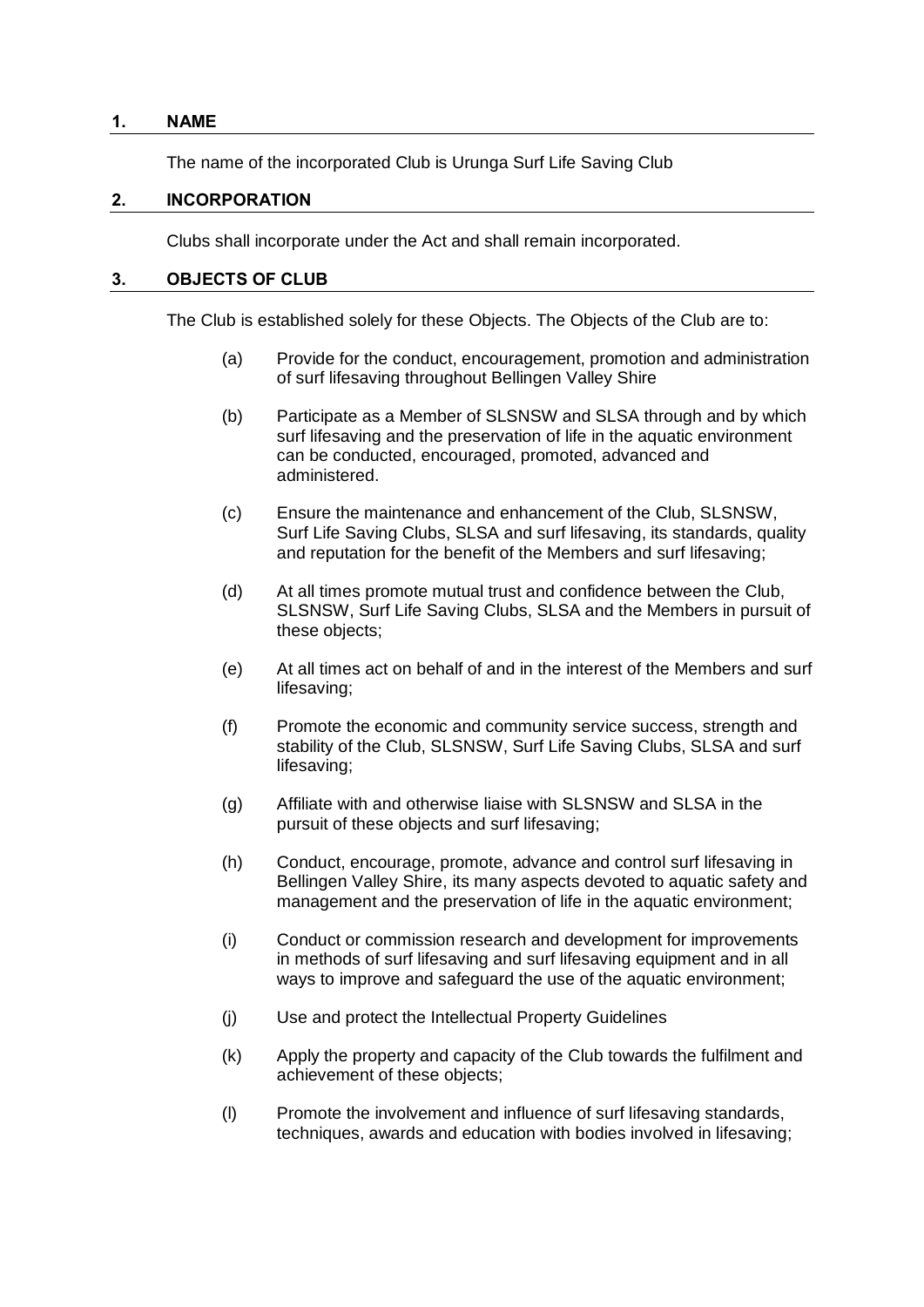- (m) Strive for Governmental, commercial and public recognition of the Club as the authority on aquatic safety and management in Bellingen Valley **Shire**
- (n) Promulgate, and secure uniformity in, such rules as may be necessary for the management and control of surf lifesaving and related activities and the preservation of life in the aquatic environment;
- (o) Further extend the operations and teachings of the Club throughout Bellingen Valley Shire.
- (p) Further develop surf lifesaving into an organised institution and with these objects in view, to foster, regulate, organise and manage assessments, competitions, displays and other activities and to issue badges, medallions and certificates and award trophies to successful Members;
- (q) Review and/or determine any matters relating to surf lifesaving which may arise, or be referred to it, by any Member;
- (r) Pursue through itself or other such commercial arrangements (which are not in conflict with other SLS bodies), including sponsorship and marketing opportunities as are appropriate to further the interests of surf lifesaving in Bellingen Valley Shire
- (s) Adopt and implement appropriate policies, including in relation to sexual harassment, equal opportunity, equity, drugs in sport, health, safety, junior and senior programs, infectious diseases and such other matters as arise from time to time as issues to be addressed in surf lifesaving;
- (t) Represent the interests of its Members and of surf lifesaving generally in any appropriate forum in Bellingen Valley Shire
- (u) Have regard to the public interest in its operations;
- (v) Undertake and or do all such things or activities which are necessary, incidental or conducive to the advancement of these objects.

## <span id="page-6-0"></span>**4. POWERS OF CLUB**

Solely for furthering the Objects set out above, the Club has in addition to the powers and functions under the Act, the legal capacity and powers of a company limited by guarantee as set out under section 124 of the *Corporations Act*.

#### <span id="page-6-2"></span><span id="page-6-1"></span>**5. INTERPRETATION AND DEFINITIONS**

#### **5.1 Definitions**

In this Constitution, unless the contrary intention appears:

**Act** means the *Associations Incorporation Act 2009* (NSW).

**Annual General Meeting** means a meeting of Members convened under rule [13.](#page-17-0)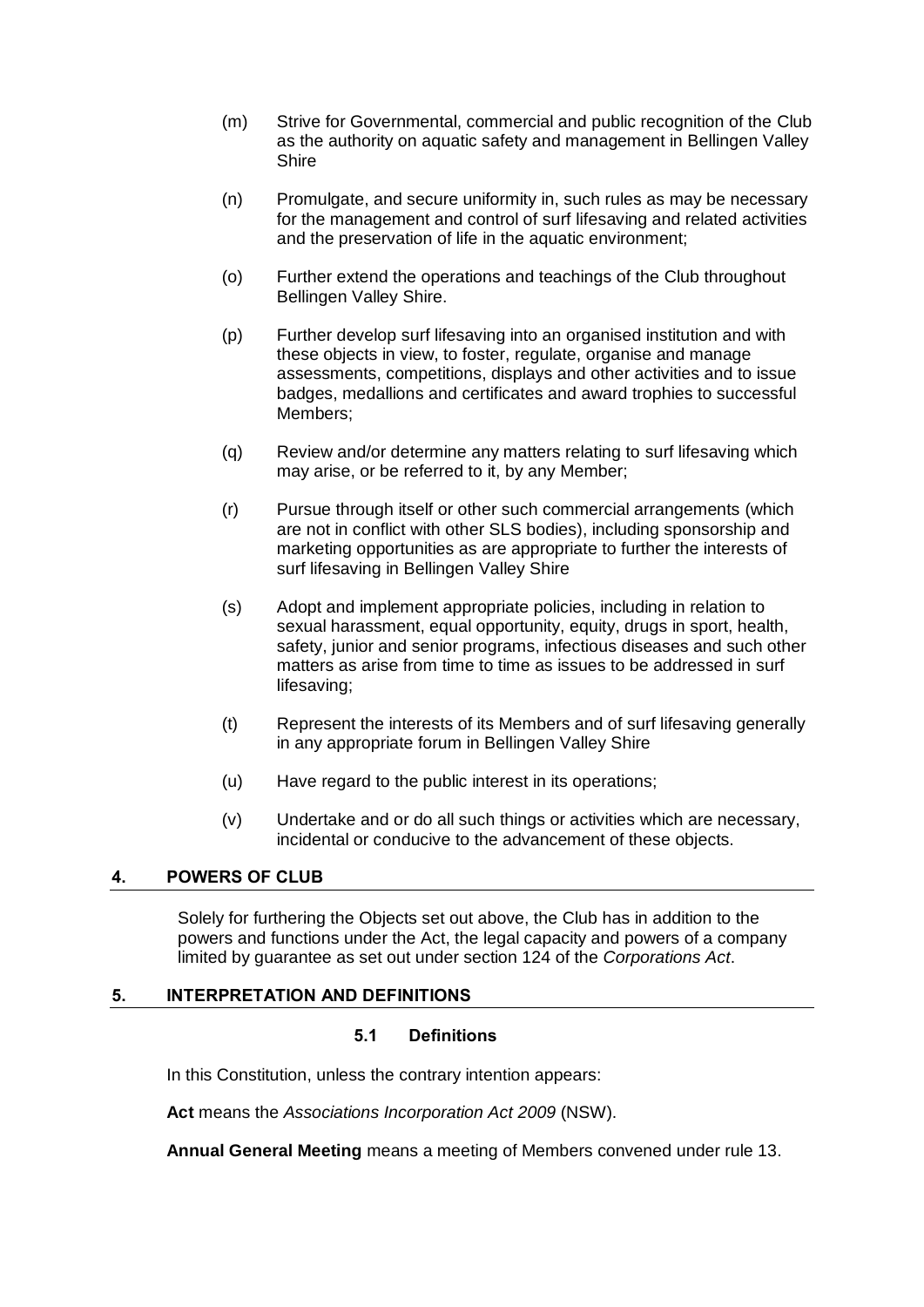**Annual Subscriptions** means the annual fees payable by each category of Member as determined by the Board under rule [9.](#page-14-1)

**Board** means the body managing the Club and consisting of the Directors under rule [18.1\(a\).](#page-21-4)

**Branch** means the North Coast Branch of SLSNSW.

**By-Laws** mean any By-Laws made by the Board under rule [25.](#page-29-1)

**Club** means Urunga Surf Life Saving Club Incorporated.

**Committee** means any committee of the Board created under rule 22.4

**Constitution** means this Constitution of the Club as amended from time to time.

**Delegate** means the person appointed from time to time to act for and on behalf of the Club and to attend, debate but not vote at general meetings of the Branch.

**Director** means a Member of the Board appointed under rule [19.](#page-22-4)

**Financial Year** means the year ending 30 June in each year.

**General Meeting** means the annual or any special general meeting of the Club convened under rule [15.](#page-18-0)

**Intellectual Property** means all rights subsisting in copyright, business names, names, trademarks (or signs), logos, designs, equipment, images (including photographs, television, videos or films) or service marks (whether registered or registrable) relating to the Club or any championship, competition, series or event or surf lifesaving activity of or conducted, promoted or administered by the Club.

**Life Member** means an individual appointed as a Life Member of the Club under rule [8.7.](#page-13-2)

**Member** means any person recognised as a Member of the Club under rule [8](#page-11-2) from time to time.

**Objects** means the objects of the Club under rule [1.](#page-5-0)

**President** means the President for the time being of the Club

**Register** means the register of Members kept under rule [10.1.](#page-14-3)

**Relevant Documents** means the records and other documents, however recorded compiled or stored, that relate to the Club and management of the Club and includes membership records, financial statements, financial records, and records and documents relating to transactions, dealings, business or property of the Club.

**SLSA** means Surf Life Saving Australia Limited.

**SLSNSW** means the body recognised by SLSA as the body administering surf lifesaving in New South Wales.

**Special Resolution** means a resolution passed in accordance with the Act.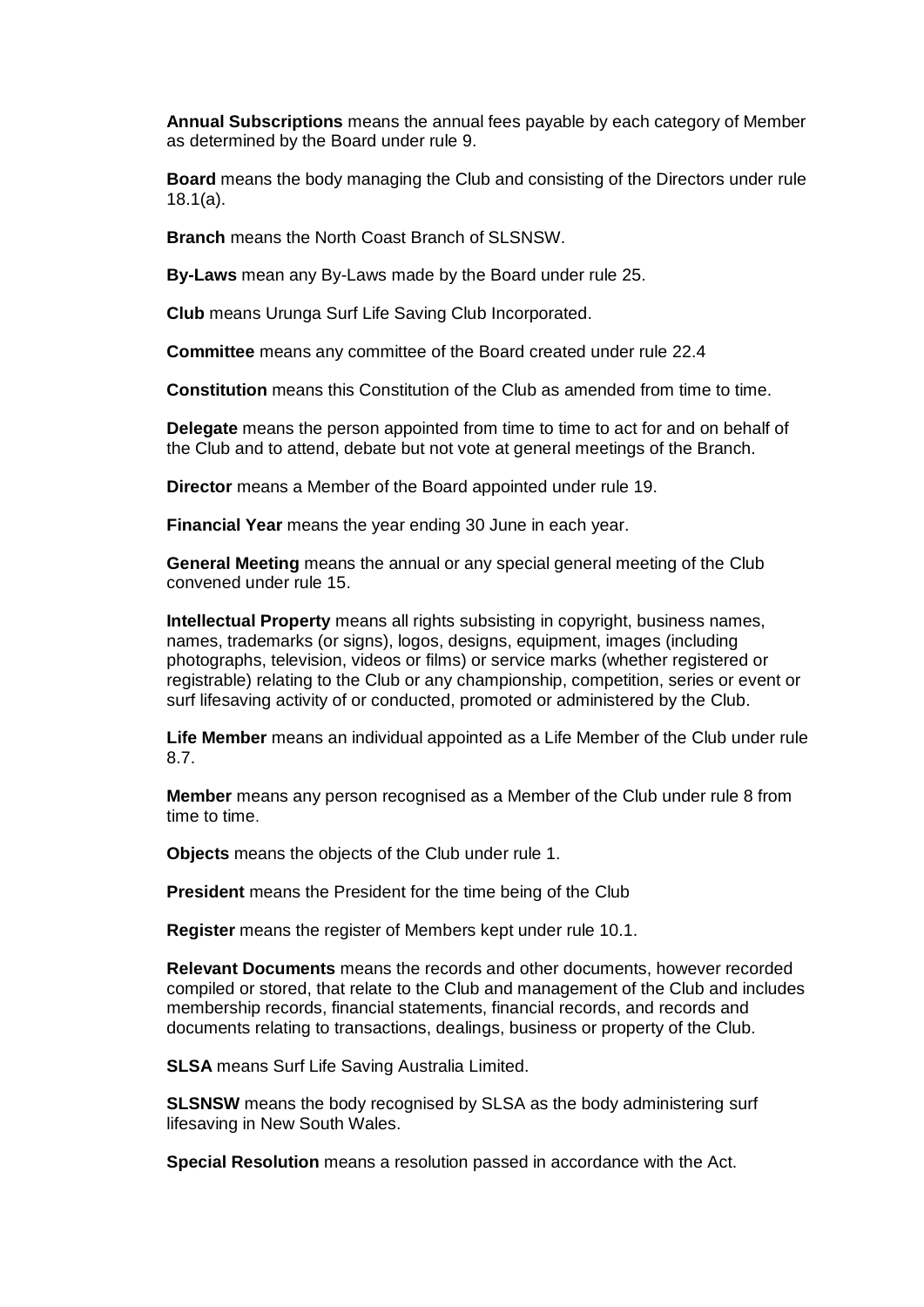**State** means and includes a State or Territory of Australia.

**SurfGuard** means the national membership and Club administration database owned by SLSA.

**Surf Life Saving Club** means a Surf Life Saving Club which is a Member of or otherwise affiliated with SLSNSW or SLSA.

#### **5.2 Interpretation**

<span id="page-8-0"></span>In this Constitution:

- (a) A reference to a rule, regulation, schedule or annexure is to a rule, regulation, schedule or annexure of, or made under, this Constitution;
- (b) Words importing the singular include the plural and vice versa;
- (c) Words importing any gender include the other genders;
- (d) Headings are for convenience only and shall not be used for interpretation;
- (e) Words or expressions shall be interpreted in accordance with the provisions of the Act as they vary from time to time;
- (f) References to persons include natural persons, corporations and bodies politic, and any legal personal representatives, successors and permitted assigns of that person;
- (g) Except where the contrary intention appears, in this Constitution, an expression that deals with a matter under the Act has the same meaning as that provision of the Act.
- (h) A reference to a statute, ordinance, code or other law includes regulations and other statutory instruments under it and consolidations, amendments, re-enactments or replacements of any of them (whether of the same or any legislative authority having jurisdiction); and
- (i) Expressions referring to "writing" shall unless the contrary intention appears, be construed as including references to printing, photography and other modes of representing or reproducing words in a visible form, including messages sent by electronic mail.

## **5.3 Enforceability**

<span id="page-8-1"></span>If any provision of this Constitution or any phrase contained in it is invalid or unenforceable in any jurisdiction, the phrase or provision shall be read down for the purpose of that jurisdiction, if possible, so as to be valid and enforceable. If it can not be so read down the provision shall be severed to the extent of the invalidity or unenforceability. The remaining provisions of this Constitution and its validity or enforceability shall not be affected by the severance in any other jurisdiction.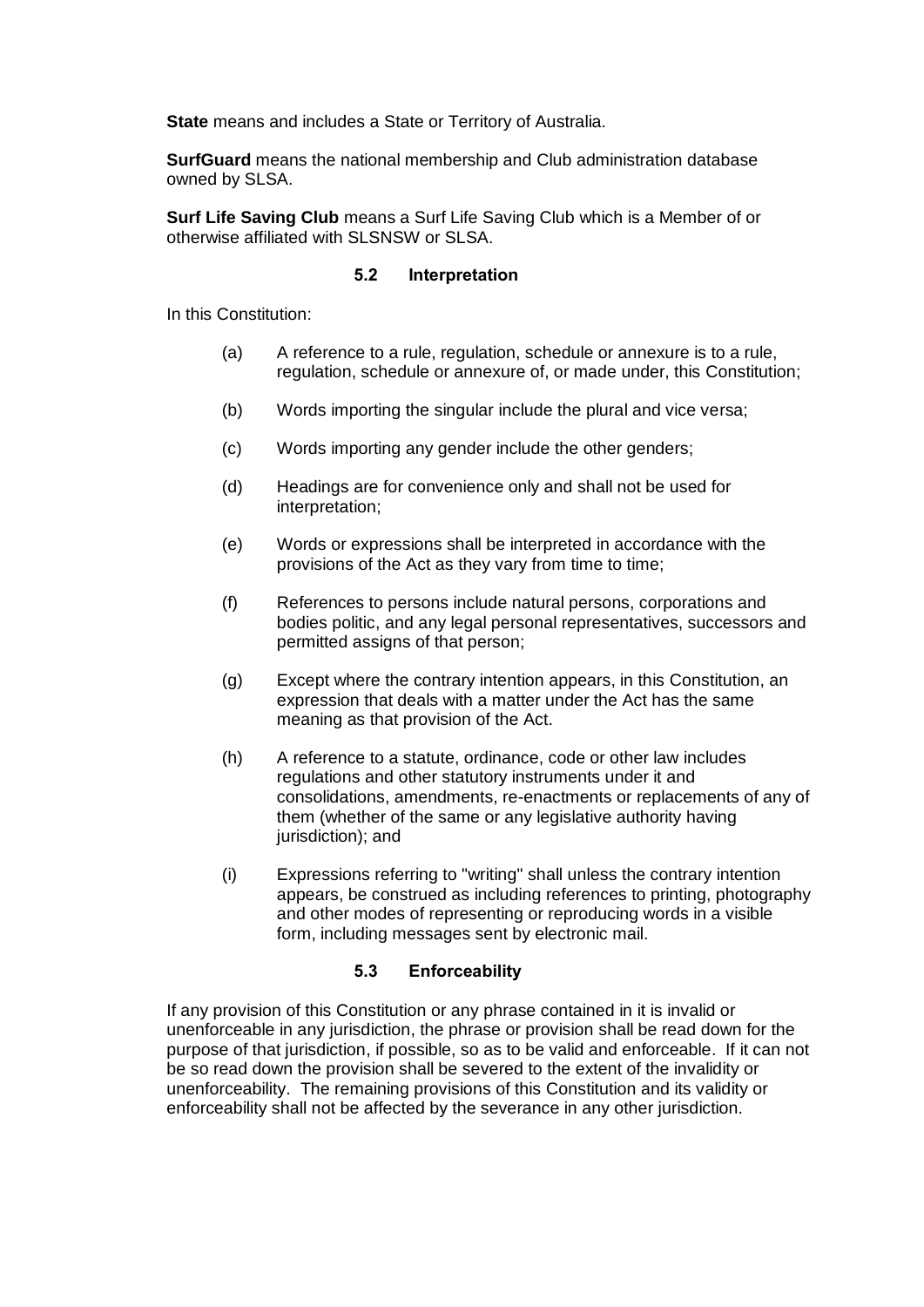#### <span id="page-9-1"></span><span id="page-9-0"></span>**6. STATUS AND COMPLIANCE OF CLUB**

#### **6.1 Recognition of Club**

Urunga Surf Life Saving Club shall be affiliated with North Coast Branch, SLSNSW and SLSA. Through the Branch, State and National affiliations with SLSNSW, Urunga SLSC will abide by the articles, rules, Constitutions, By-Laws and awards of SLSA, SLSNSW and the Branch. Subject to compliance with this Constitution, the Branch Constitution, the SLSNSW Constitution and the SLSA Constitution the Club shall continue to be recognised as a Member of the Branch and of SLSNSW and shall administer surf lifesaving activities in Bellingen Valley Shire in accordance with the Objects. The club colours shall be blue and gold.

Compliance of Club

The Members acknowledge and agree the Club shall:

- (a) Be or remain incorporated in New South Wales;
- (b) Appoint a Delegate annually to represent the Club at general meetings of the Branch;
- (c) Nominate such other persons as may be required to be appointed to Branch or SLSNSW committees from time to time under this Constitution or the Branch Constitution or SLSNSW Constitution or otherwise;
- (d) Forward to the Branch and SLSNSW a copy of its constituent documents and details of its Directors;
- (e) Adopt the objects of SLSNSW (in whole or in part as are applicable to the Club) and adopt rules which reflect, and which are, to the extent permitted or required by the Act, generally in conformity with the Branch and SLSNSW Constitutions;
- (f) Apply its property and capacity solely in pursuit of the Objects and surf lifesaving;
- (g) Do all that is reasonably necessary to enable the Objects to be achieved;
- (h) Act in good faith and loyalty to ensure the maintenance and enhancement of surf lifesaving, its standards, quality and reputation for benefit of the Members and surf lifesaving;
- (i) At all times act on behalf of and in the interests of the Members and surf lifesaving; and
- (j) By, adopting the objects of SLSNSW, abide by the SLSNSW Constitution.

## **6.2 Operation of Constitution**

<span id="page-9-2"></span>The Club and the Members acknowledge and agree: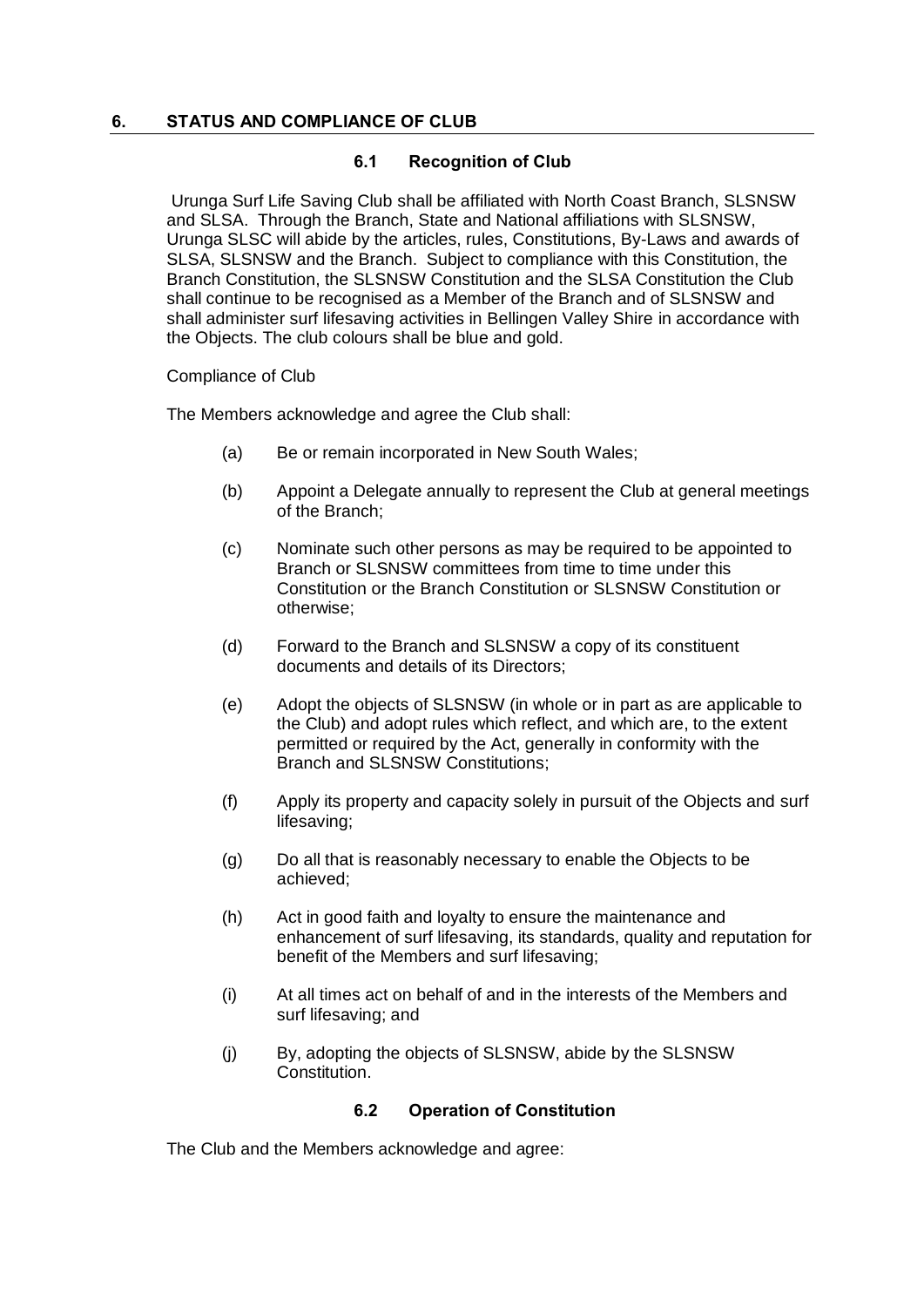- (a) That they are bound by this Constitution and that this Constitution, operates to create uniformity in the way in which the Objects and surf lifesaving are to be conducted, promoted, encouraged, advanced and administered throughout Bellingen Valley Shire.
- (b) To ensure the maintenance and enhancement of surf lifesaving, its standards, quality and reputation for the benefit of the Members and surf lifesaving;
- (c) Not to do or permit to be done any act or thing which might adversely affect or derogate from the standards, quality and reputation of surf lifesaving and its maintenance and enhancement;
- (d) To promote the economic and community services success, strength and stability of each other and to act interdependently with each other in pursuit of their respective objects;
- (e) To act in the interests of surf lifesaving and the Members;
- (f) Where the Club considers or is advised that a Member has allegedly:
- (i) breached, failed, refused or neglected to comply with a provision of this Constitution, the By-Laws, or any resolution or determination of the Club; or
- (ii) acted in a manner prejudicial to the Objects and interests of the Club and/or surf lifesaving; or
- (iii) brought the Club, any Surf Life Saving Club or surf lifesaving (including the Branch, SLSNSW and/or SLSA) into disrepute;
- (g) The Club may after allowing the Member a reasonable opportunity to explain, adjudicate and if necessary penalise the Member with such penalty as it thinks appropriate.

## <span id="page-10-1"></span><span id="page-10-0"></span>**7. CLUB'S CONSTITUTION**

## **7.1 Constitution of the Club**

The Constitution will clearly reflect the objects of SLSNSW and shall generally conform with the Branch and SLSNSW Constitutions, subject to any requirements in the Act, and at least to the extent of:

- (a) The objects of SLSNSW;
- (b) The structure and membership categories of SLSA;
- (c) Recognising SLSA as the national peak body for surf lifesaving in Australia;
- (d) Recognising SLSNSW as the peak body for lifesaving in New South Wales;
- (e) Recognising the Branch;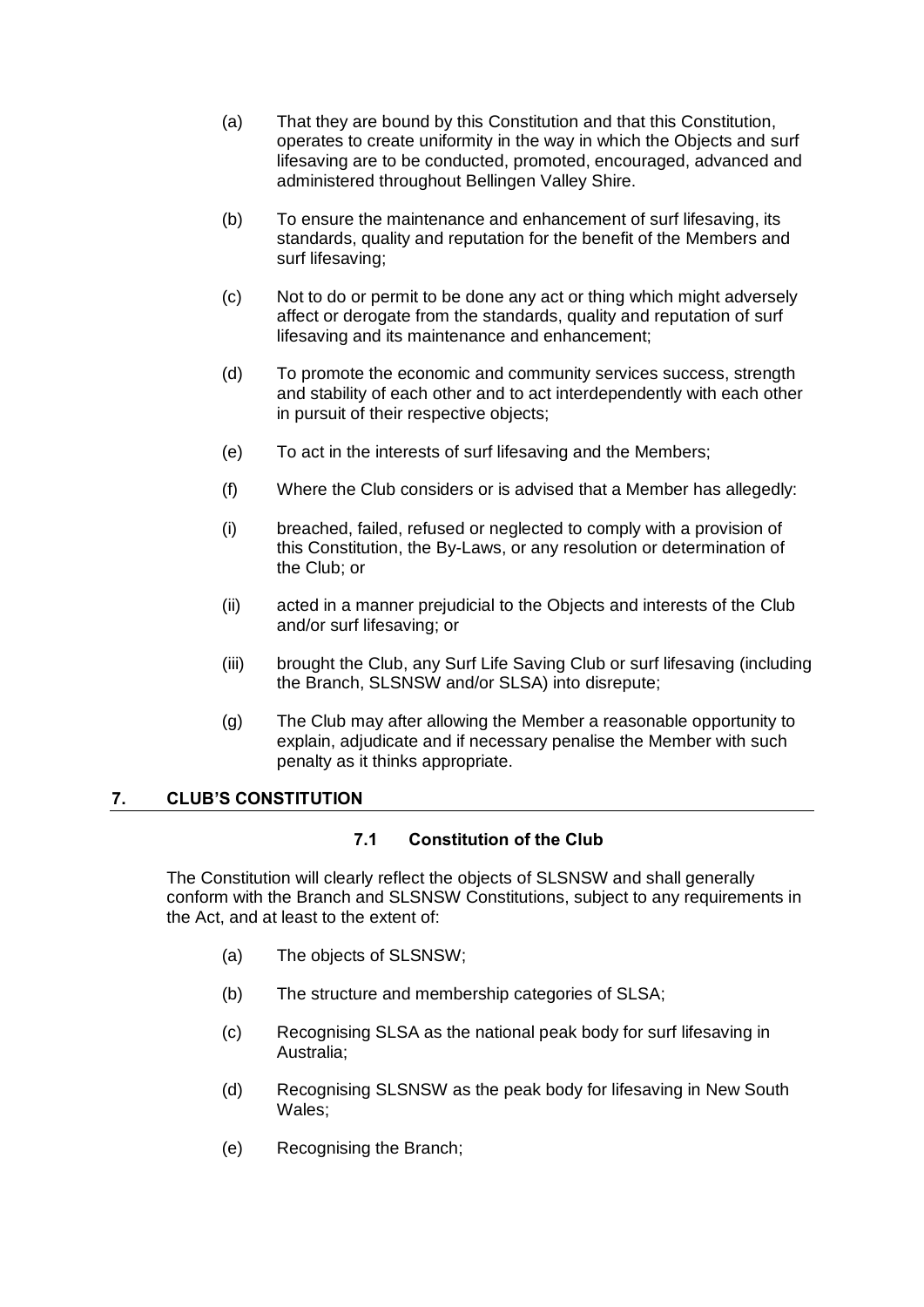- (f) Recognising SLSA as the final arbiter on matters pertaining to surf lifesaving in Australia, including disciplinary proceedings; and
- (g) Such other matters as are required to give full effect to the SLSNSW Constitution;

<span id="page-11-0"></span>With such incidental variations as are necessary having regard to the Act.

## **7.2 Operation of the Branch and SLSNSW Constitution**

- (a) The Club will take all steps to ensure its Constitution is in conformity with the Branch and SLSNSW Constitutions at least to the extent set out in rule [7.1](#page-10-1) and in respect of those matters set out in rule [7.1](#page-10-1) shall ensure this Constitution is amended in conformity with future amendments made to the Branch, SLSNSW and SLSA Constitutions, subject to any prohibition or inconsistency in the Act.
- (b) The Club shall provide to the Branch and SLSNSW a copy of its Constitution and all amendments to this document. The Club acknowledges and agrees that SLSNSW has power to veto any provision in its Constitution which, in SLSNSW's opinion, is contrary to the objects of SLSNSW.

## **7.3 Alteration of Constitution**

(a) The Constitution of the Club shall not be altered except by Special Resolution in accordance with the Act, and in compliance with all other procedures under the Act (if any).

## <span id="page-11-3"></span><span id="page-11-2"></span><span id="page-11-1"></span>**8. MEMBERSHIP OF CLUB**

## **8.1 Minimum Number of Members**

<span id="page-11-4"></span>The Club must have at least twenty (20) Patrol Members.

#### **8.2 Categories of Member**

The Members of the Club shall consist of:

- (a) Junior Activities Members shall be a person who shall be a minimum age of five (5) years and up to a maximum age of thirteen (13) years and such person shall be required to gain the relevant Surf Education Certificate for that person's age group. Junior Activities Members are not entitled to vote at General Meetings;
- (b) Cadet Members shall be a Member of the age qualification as defined in SLSA's Manuals (i.e. Under 15) and who has obtained the Surf Rescue Certificate or has passed the annual proficiency test. Cadet Members are not entitled to vote at General Meetings;
- (c) Active Members, who shall hold an SLSA Bronze Medallion, fulfil patrol and Club obligations and qualify in an annual proficiency test (unless that Member has obtained their Bronze Medallion in that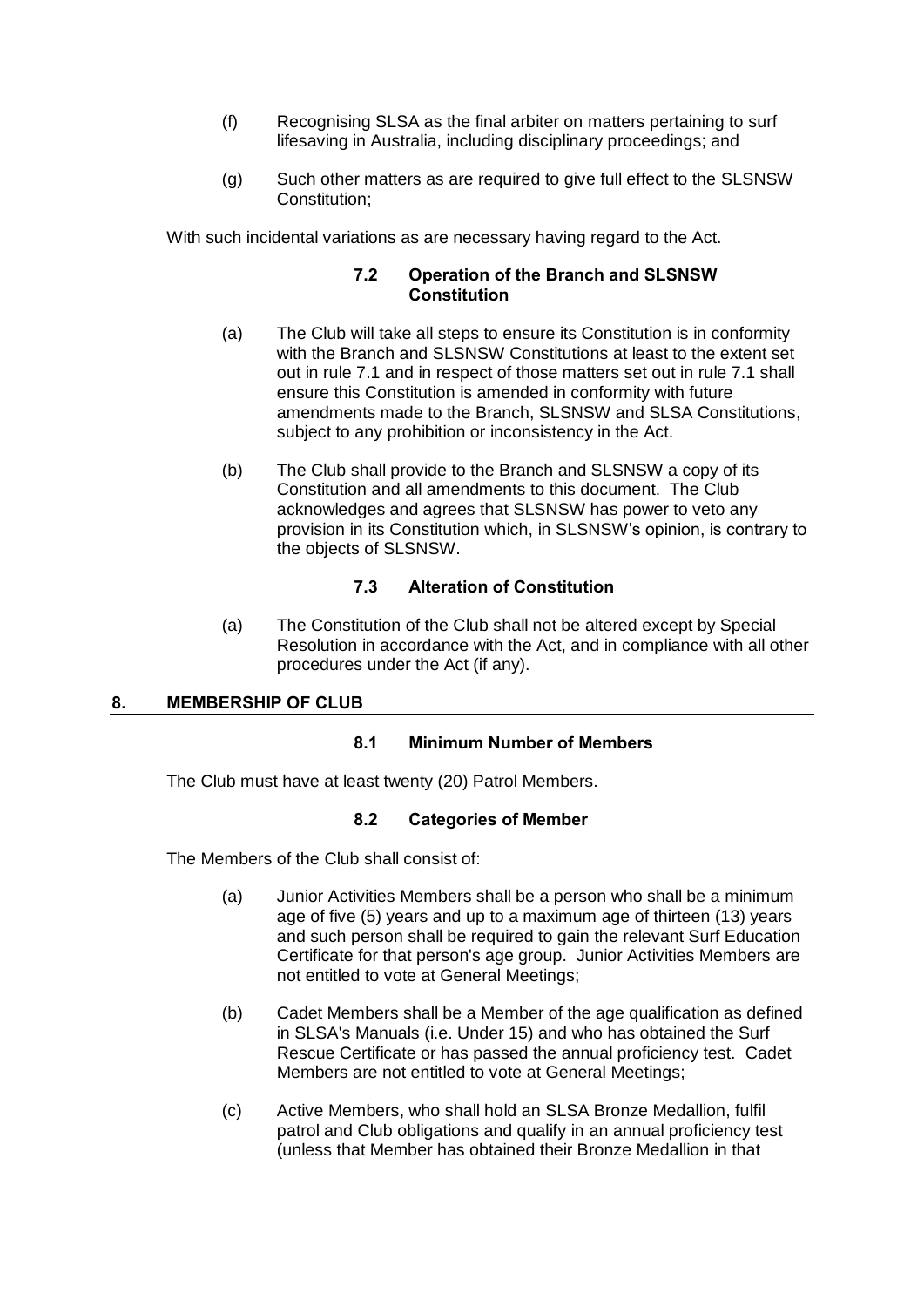season). Active Members shall have the right to be present, to debate and to vote at General Meetings;

- (d) Reserve Active Membership may be granted to Active Members who have satisfactorily completed (from the gaining of the Bronze Medallion) at least eight (8) years of patrol and Club obligations as provided by SLSA and Club Constitution. Reserve Active Membership shall not be automatic, but shall be granted by resolution of the appropriate club body. Reserve Active Members shall have the right to be present, to debate and to vote at General Meetings;
- (e) Long Service Members, may be deemed as such by the Club after having completed ten (10) years active service or eight (8) years active service plus four (4) years reserve active service. These Members shall have the right to be present, to debate and to vote at General Meetings, and may be exempt from patrol obligations and granted other special privileges;
- (f) Award Members, who must hold an SLSA award of one or more of the following qualifications: Surf Rescue Certificate, Radio Award, Resuscitation Certificate, Advance Resuscitation Certificate or First Aid Certificate. Award Members may be granted voting rights by the Club if they are undertaking lifesaving patrol duties.
- (g) Associate/Competition Members, who may or may not have an SLSA award. Associate/Competition Members shall not have voting rights unless elected to office or position, which is provided voting rights by this Constitution;
- (h) Honorary Members, may be granted to Members who may or may not hold an SLSA award. Honorary Members are not entitled to vote at General meetings; and
- (i) Life Membership may be granted by the Club to Members who have rendered distinguished, or special service and shall have the right to be present, to debate and to vote at General meetings.

## **8.3 Application for Membership**

<span id="page-12-0"></span>An application for membership by an individual must be:

- (a) In writing on the form prescribed from time to time by SLSNSW and/or SLSA, from the applicant and lodged with the Club; or
- (b) Submitted online via the Lifesaving Online membership portal and in accordance with the process (if any) as proscribed by the Board from time to time; and
- <span id="page-12-1"></span>(c) Accompanied by the appropriate fee, if any.

## **8.4 Discretion to Accept or Reject Application**

(a) The Club may accept or reject an application whether the applicant has complied with the requirements in rule [8.3](#page-12-0) or not, and shall not be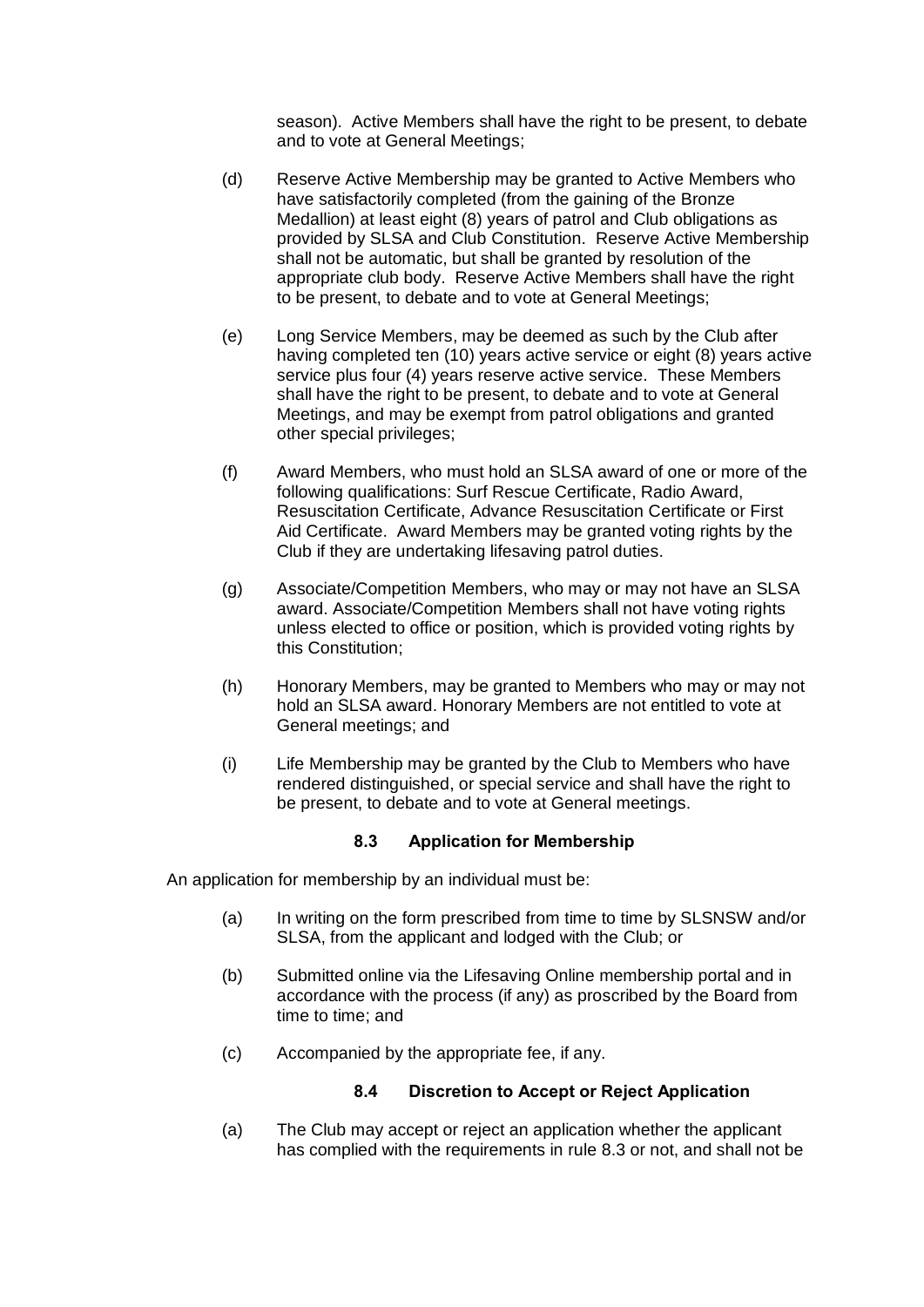required or compelled to provide any reason for such acceptance or rejection.

- (b) Where the Club accepts an application the applicant shall, subject to notification to the Branch and SLSNSW, become a Member.
- (c) Membership of the Club shall be deemed to commence upon acceptance of the application by the Club. The Register shall be updated accordingly as soon as practicable.
- (d) If the Club rejects an application, it shall refund any fees forwarded with the application, and the application shall be deemed rejected by the Club. No reasons for rejection need be given.

## **8.5 Renewal of Membership**

- <span id="page-13-0"></span>(a) Members must re-apply annually for membership of the Club in accordance with the procedures set down by the Club from time to time. Rule 8.4 applies to applications for renewal of membership.
- (b) Upon re-application a Member must provide details of any change in their personal details, and any other information reasonably required by the Club.

## **8.6 Membership Transitional Arrangements**

<span id="page-13-2"></span><span id="page-13-1"></span>Notwithstanding any other rule of this Constitution, the transitional arrangements set out at rule 37 shall apply to the continuation of membership from the date of adoption of this Constitution.

## **8.7 Life Members**

- (a) The Board may recommend to the Annual General Meeting that any Member who has rendered distinguished service to the Club and surf lifesaving, where such service is deemed to have assisted the advancement of the Club and surf lifesaving in Bellingen Valley Shire be appointed as a Life Member.
- (b) A resolution of the Annual General Meeting to confer life membership on the recommendation of the Board must be a Special Resolution.
- (c) A Member must accept or reject the Club's resolution to confer life membership in writing. Upon written acceptance, the Member's details shall be entered upon the register, and from the time of entry on the register the Member shall be a Life Member.

## **8.8 Effect of Membership**

- <span id="page-13-3"></span>(a) Members acknowledge and agree that:
- (i) this Constitution constitutes a contract between each of them and the Club and that they are bound by this Constitution and the Regulations;
- (ii) they shall comply with and observe this Constitution and the Regulations;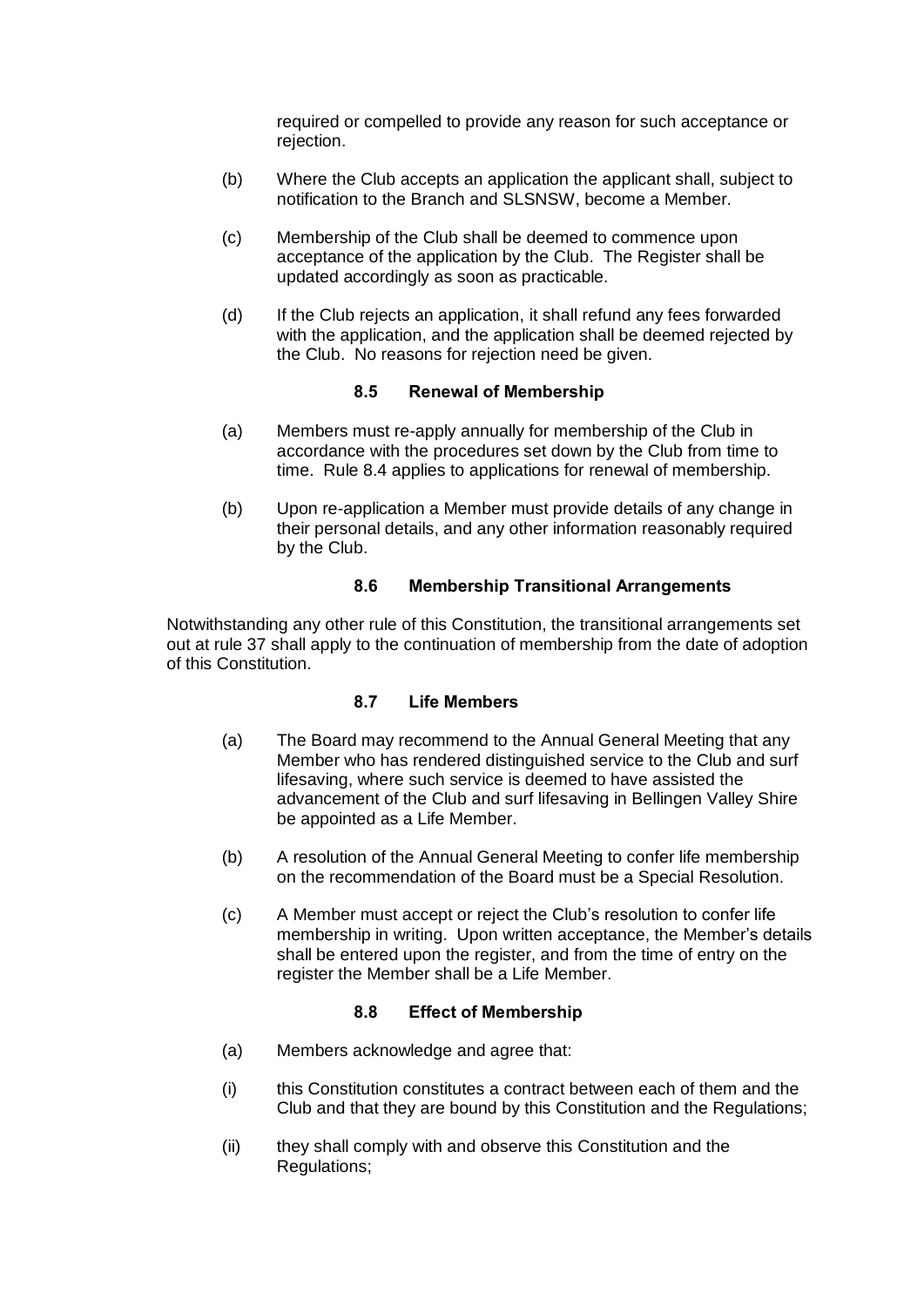- (iii) by submitting to this Constitution and the Regulations they are subject to the jurisdiction of the Club, Branch, SLSNSW and SLSA;
- (iv) this Constitution and Regulations are necessary and reasonable for promoting the Objects; and
- (v) they are entitled to all benefits, advantages, privileges and services of their membership as determined by the Board.
- (b) A right, privilege or obligation of a person by reason of their membership of the Club:
- (i) is not capable of being transferred or transmitted to another person; and
- (ii) terminates upon the cessation of membership whether by death, resignation or otherwise.

#### **8.9 Liability of Members**

<span id="page-14-0"></span>The liability of the Members of the Club is limited.

#### <span id="page-14-1"></span>**9. SUBSCRIPTIONS AND FEES**

- (a) The Annual Subscription and any other fees or levies payable by Members or categories of Members to the Club, the benefits which apply, the time for, and manner of payment, shall be determined by the Board from time to time.
- (b) The Board is empowered to prevent any Member who's Annual Subscription or any other fees are in arrears from exercising the whole or any of the rights or privileges of membership of the Club, including but not limited to the right to vote at General Meetings.

#### <span id="page-14-3"></span><span id="page-14-2"></span>**10. REGISTERS**

## **10.1 Club to Keep Register of Members**

The Club shall keep and maintain a Register of Members in which shall be entered:

- (a) The full name and address of the Member;
- (b) The category of membership of the Member;
- (c) The date on which the Member became a Member;
- (d) Any other information determined by the Board; and
- (e) For each former Member, the date of ceasing to be a Member.

#### **10.2 Use of SurfGuard**

<span id="page-14-5"></span><span id="page-14-4"></span>SurfGuard shall be used as the Register of Members.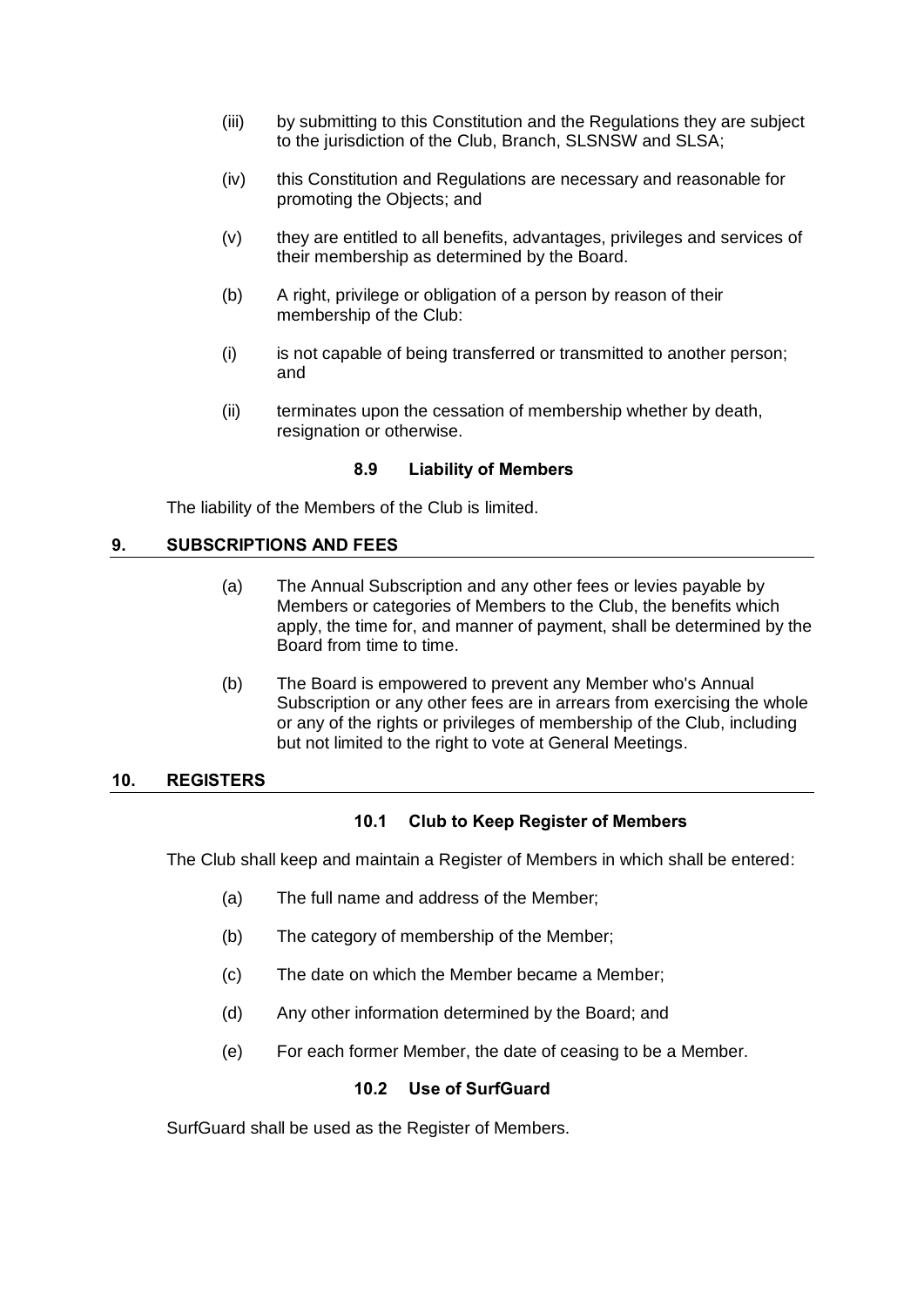#### **10.3 Changes to Member Details**

<span id="page-15-0"></span>Members shall provide notice of any change and required details to the Club within one month of such change.

#### **10.4 Inspection of Register**

<span id="page-15-1"></span>Inspection of the Register will only be available as required by the Act and under rule [34\(b\).](#page-32-3)

#### **10.5 Use of Register**

<span id="page-15-2"></span>Subject to confidentiality considerations and privacy laws, the Register may be used by the Club to further the Objects, as the Board considers appropriate.

#### <span id="page-15-4"></span><span id="page-15-3"></span>**11. DISCONTINUANCE OF MEMBERSHIP**

#### **11.1 Discontinuance by Notice of Resignation**

<span id="page-15-5"></span>A Member having paid all arrears of fees payable to the Club may resign or withdraw from membership of the Club by giving notice in writing to the Club of resignation or withdrawal.

#### **11.2 Discontinuance by Breach**

- <span id="page-15-7"></span>(a) Membership of the Club may be discontinued by the Board upon breach of any clause of this Constitution, including but not limited to the failure to pay any monies owed to the Club, failure to comply with the By-Laws or any resolution or determination made or passed by the Board or any duly authorised committee.
- (b) Membership shall not be discontinued by the Board under rule [11.2\(a\)](#page-15-7) without the Board first giving the accused Member the opportunity to explain the breach and/or remedy the breach. The accused Member shall be granted seven days notice of their right to appear and be heard by the Board to explain the breach and/or remedy the breach.
- (c) Where a Member fails, in the Board's view to adequately explain or remedy the breach, that Member's membership may be discontinued under rule [11.2\(a\)](#page-15-7) by the Club giving written notice of the discontinuance.
- <span id="page-15-8"></span>(d) Any Member's membership that is discontinued under rule [11.2\(a\)](#page-15-7) shall have the right to appeal the discontinuation under the Grievances, Judicial and Discipline Regulations of SLSA as amended from time to time.
- (e) Any Special General Meeting in accordance with rule [11.2\(d\)](#page-15-8) shall be convened under this Constitution and in particular rule 14.

## **11.3 Discontinuance by Failure to Pay Subscription**

<span id="page-15-6"></span>(a) A Member is taken to have resigned if: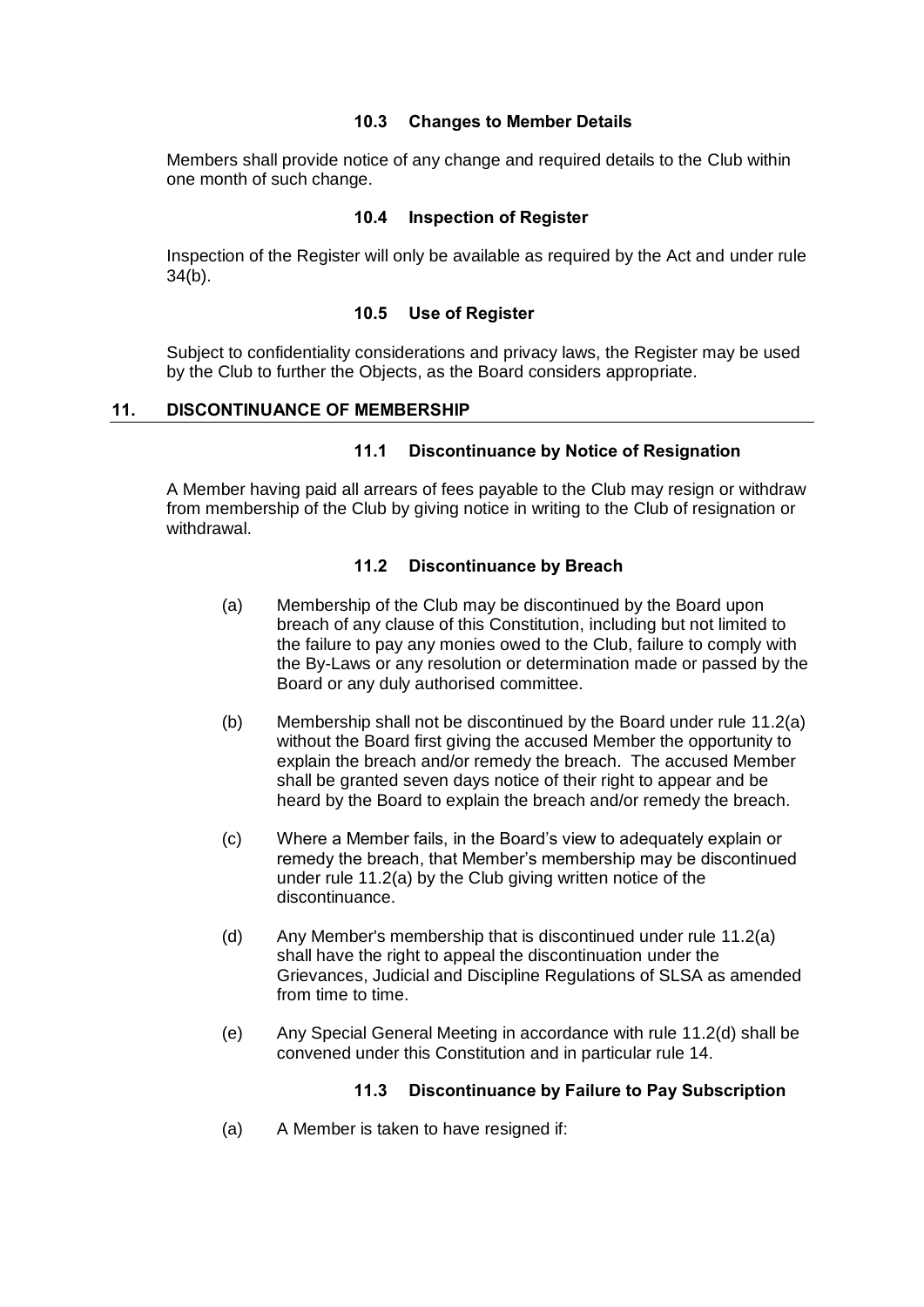- (i) the Member's annual subscription is outstanding more than one month after the date on which subscription fees fall due and payable; or
- (ii) if no annual subscription is payable:
	- (A) the Club has made a written request to the Member to confirm that he or she wishes to remain a Member; and
	- (B) the Member has not, within three months after receiving that request, confirmed in writing that he or she wishes to remain a Member, or
- (b) Should a sufficient explanation be made to the Board for the failure to pay subscription or reason for not responding to a request, the Board shall have the power to restore the Membership upon payment of the amount due (if any).

## **11.4 Resignation by Failure to Re-Apply**

<span id="page-16-0"></span>If a Member has not re-applied for Membership with the Club within one month of reapplication falling due, that Member's membership will be deemed to have lapsed from that time.

#### **11.5 Amendment to the Register**

<span id="page-16-1"></span>Where a Member resigns under this rule [11](#page-15-3) an entry, the date on which the Member ceased to be a Member, shall be recorded in the Register as soon as practicable under rule [10.1\(e\).](#page-14-5)

#### **11.6 Forfeiture of Rights**

<span id="page-16-2"></span>A Member who ceases to be a Member, for whatever reason, shall forfeit all rights in and claims upon the Club and its property and shall not use any surf lifesaving equipment or other property of the Club including Intellectual Property. Any Club documents, records or other property in the possession, custody or control of that Member shall be returned to the Club immediately.

#### **11.7 Membership May be Reinstated**

<span id="page-16-3"></span>Membership which has been discontinued under this rule [11](#page-15-3) may be reinstated at the discretion of the Board, upon such conditions as it deems appropriate.

## **11.8 Refund of Membership Fees**

<span id="page-16-4"></span>Membership fees or subscriptions paid by the discontinued Member may be refunded on a pro-rata basis to the Member upon discontinuance.

#### <span id="page-16-5"></span>**12. GRIEVANCES, JUDICIAL AND DISCIPLINE**

The Club adopts the Grievances, Judicial and Discipline Regulations of SLSA as amended from time to time. These shall be replicated in the By-Laws.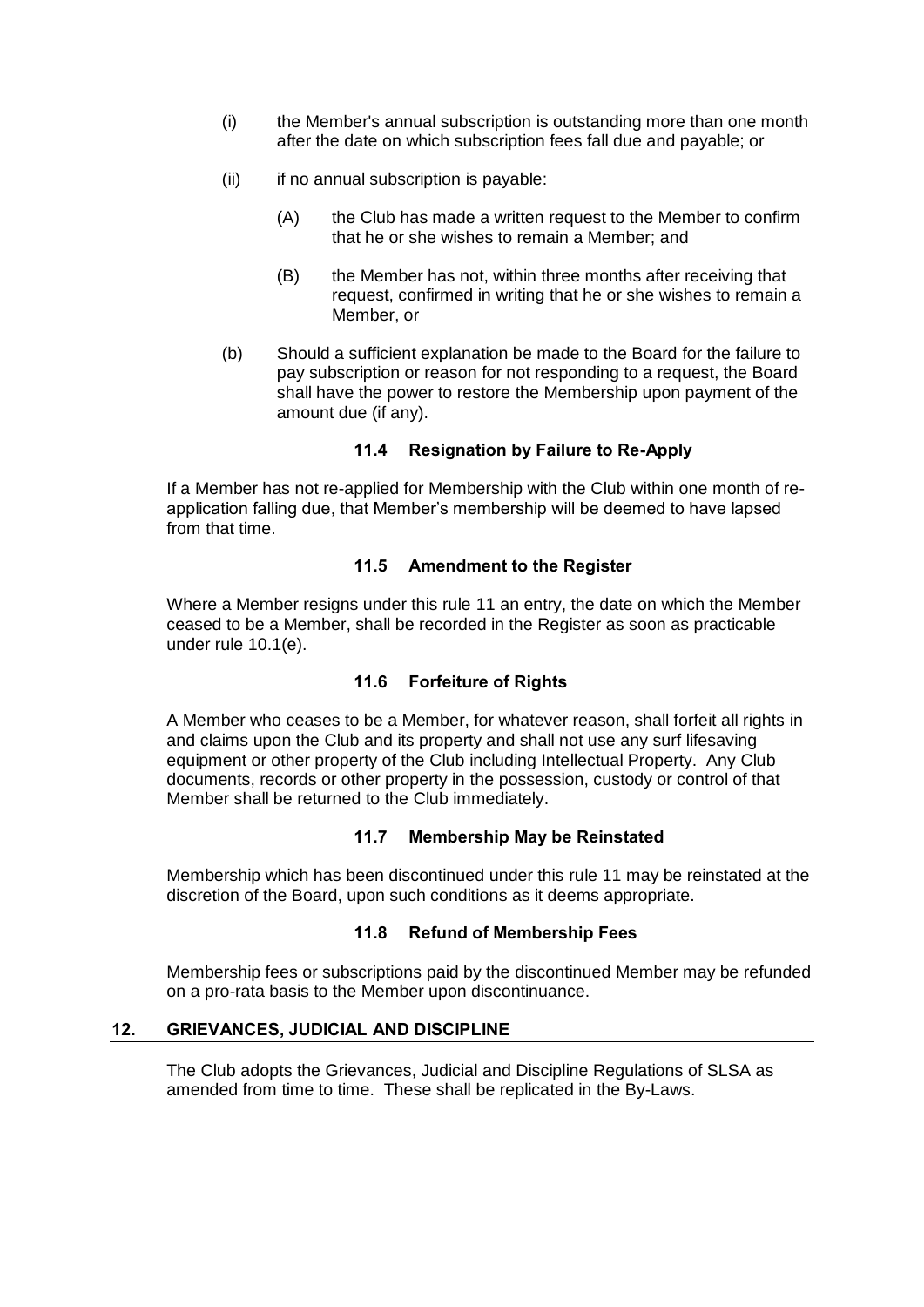## **13.1 Annual General Meeting to be Held**

- <span id="page-17-7"></span><span id="page-17-1"></span><span id="page-17-0"></span>(a) The Club shall convene and hold an Annual General Meeting of its Members annually prior to the end of August on a date fixed by the committee and in accordance with the Act.
- (b) The Annual General Meeting of the Club shall, subject to the Act and to rule [13.1\(a\),](#page-17-7) be convened at a time, date and venue to be determined by the Board.

#### **13.2 Business**

<span id="page-17-2"></span>In addition to any business required to be transacted at the Annual General Meeting under the Act, the business of the Annual General Meeting shall include the consideration of accounts and the reports of the Board and auditors, the election of Directors under this Constitution, the motion for affiliation with the Branch and SLSNSW, the appointment and fixing of the remuneration of the auditors and any other business of which notice is given in accordance with this Constitution.

#### **13.3 Additional Meetings**

<span id="page-17-3"></span>The Annual General Meeting shall be in addition to any other General Meetings that may be held in the same year. Any General Meeting other than an Annual General meeting is a Special General Meeting.

## <span id="page-17-5"></span><span id="page-17-4"></span>**14. SPECIAL GENERAL MEETINGS**

## **14.1 Special General Meetings May be Held**

<span id="page-17-6"></span>The Board may, whenever it thinks fit, convene a Special General Meeting of the Club and, where, but for this clause more than 15 months would elapse between Annual General Meetings, shall convene a Special General Meeting before the expiration of that period.

## **14.2 Request for Special General Meetings**

- (a) The Board shall on the requisition in writing of 10% of Members entitled to vote convene a Special General Meeting.
- (b) The requisition for a Special General Meeting shall:
- (i) state the object(s) of the meeting; and
- (ii) be signed by the Members making the requisition; and
- (iii) be sent to the Club.

The requisition may consist of several documents in a like form, each signed by one or more of the Members making the requisitions.

(c) If the Board does not cause a Special General Meeting to be held within one month after the date on which the requisition is sent to the Club, the Members making the requisition, or any of them, may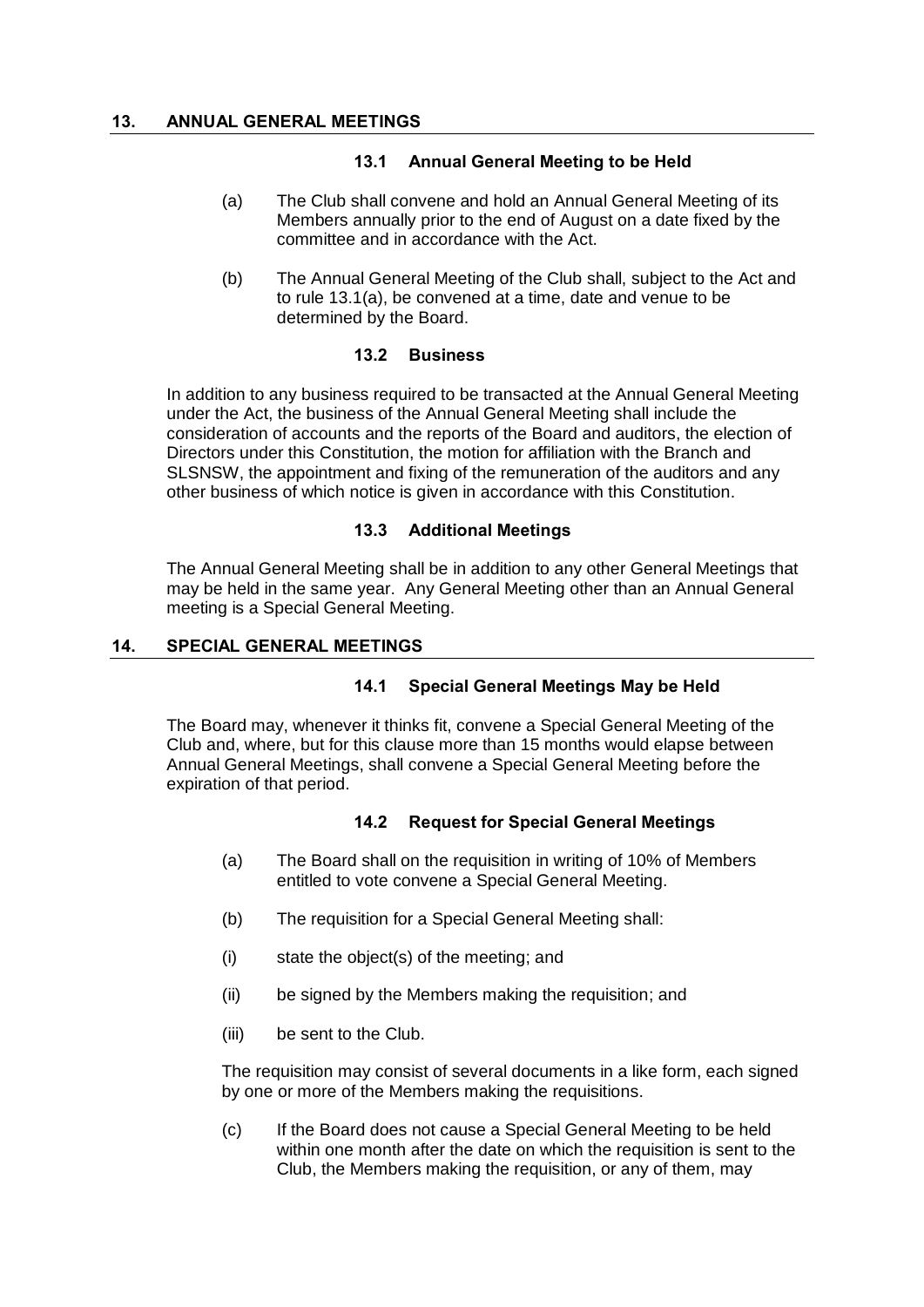convene a Special General Meeting to be held not later than three months after that date.

(d) A Special General Meeting convened by Members under this Constitution shall be convened in the same manner, or as nearly as possible as that, in which meetings are convened by the Board.

#### <span id="page-18-1"></span><span id="page-18-0"></span>**15. GENERAL MEETINGS**

#### **15.1 Notice to be given for General Meetings**

- (a) A notice of a General Meeting shall be in writing and shall specify the time, date and place of the meeting and shall state the business to be transacted at the meeting. Notice may be given in any form permitted under rule 30.
- (b) At least seven days notice of a General Meeting shall be given to those Members entitled to receive notice, together with:
- (i) the agenda for the meeting;
- (ii) any notice of motion received from Members under rule [15.2\(a\).](#page-18-4)
- (c) The accidental omission to give any notice of any General Meeting to any Member shall not invalidate the meeting or any resolution passed at any such meeting.

#### **15.2 Business of Meeting**

<span id="page-18-4"></span><span id="page-18-2"></span>(a) A Member desiring to bring any business before a meeting shall give at least seven days notice in writing of that business to the Club which shall include that business in a notice calling the next General Meeting after the receipt of the notice.

#### **15.3 Quorum**

<span id="page-18-3"></span>No business shall be transacted at any general meeting unless a quorum is present at the time when the meeting proceeds to business. A quorum for General Meetings of the Club shall be a minimum of 4 current elected Directors.

- (a) If within half an hour after the appointed time for the commencement of a General Meeting, a quorum is not present, the meeting:
- (i) if convened upon the requisition of Members, shall be dissolved; and
- (ii) in any other case, shall stand adjourned to:
	- (A) the same day in the next week at the same time and (unless Members are notified of an alternate venue) at the same place; or
	- (B) any date, time and place determined by the chairperson;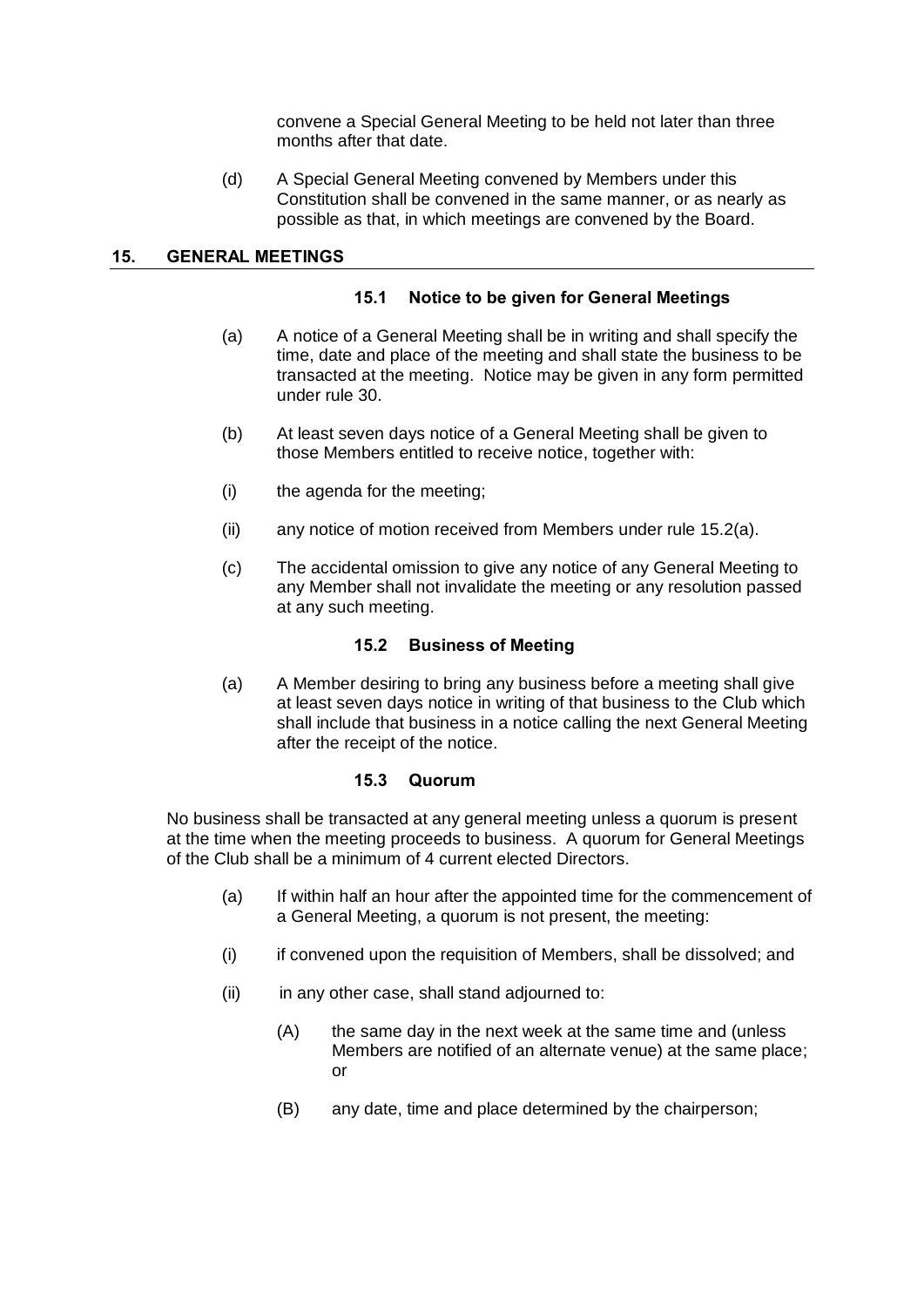And if at the adjourned meeting a quorum is not present within half an hour after the time appointed for the commencement of the meeting, the meeting shall lapse.

## **15.4 President to Chair**

<span id="page-19-0"></span>The President shall, subject to this Constitution, preside as chairperson at every General Meeting except:

- (a) In relation to any election for which the President is a nominee; or
- (b) Where a conflict of interest exists.

If the President is not present, or is unwilling or unable to preside the Members shall appoint one of the Directors to preside as chairperson for that meeting only.

## **15.5 Chairperson May Adjourn Meeting**

- <span id="page-19-1"></span>(a) The chairperson may, with the consent of any meeting at which a quorum is present, and shall, if so directed by the meeting, adjourn the meeting from time to time and from place to place but no business shall be transacted at any adjourned meeting other than the business left unfinished at the meeting from which the adjournment took place.
- <span id="page-19-6"></span>(b) When a meeting is adjourned for 30 days or more, a notice of the adjourned meeting shall be given as in the case of the original meeting.
- (c) Except as provided in rule [15.5\(b\)](#page-19-6) it shall not be necessary to give any notice of an adjournment or the business to be transacted at any adjourned meeting.

## **15.6 Use of Technology**

- <span id="page-19-7"></span><span id="page-19-2"></span>(a) A Member not physically present at a General Meeting may participate in the meeting by the use of technology that allows that Member and the Members present at the meeting to clearly and simultaneously communicate with each other.
- (b) A Member participating in a General Meeting under rule [15.6\(a\)](#page-19-7) is taken to be present at the meeting and, if the Member votes at the meeting, is taken to have voted in person.

## <span id="page-19-4"></span><span id="page-19-3"></span>**16. VOTING AT GENERAL MEETINGS**

## **16.1 Members Entitled to Vote**

<span id="page-19-5"></span>Subject to any other provision of this Constitution, each category of membership that has a right to vote under rule 8.2 shall be entitled to one vote at General Meetings.

## **16.2 Voting Procedure**

(a) Subject to this rule [16,](#page-19-3) votes at a General Meeting shall be given in person by those present and entitled to vote.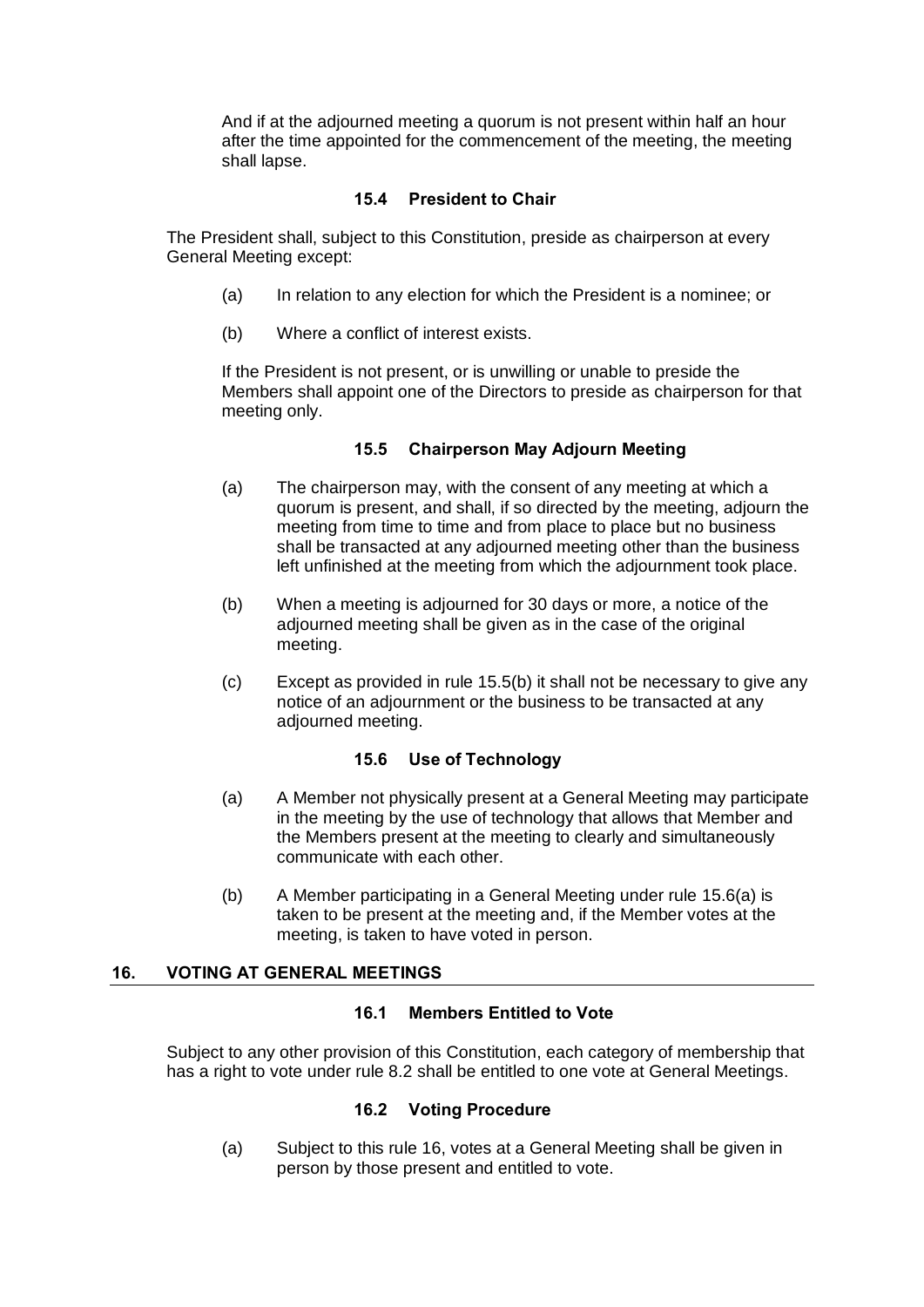(b) Subject to rule [16.4,](#page-20-1) all questions arising at a General Meeting shall be determined on a show of hands.

## **16.3 Recording of Determinations**

<span id="page-20-0"></span>Unless a poll is demanded under rule [16.4,](#page-20-1) a declaration by the chairperson that a resolution has on a show of hands been carried or carried unanimously or by a particular majority or lost and an entry to that effect in the book containing the minutes of the proceedings of the Club shall be conclusive evidence of the fact without proof of the number of the votes recorded in favour of or against the resolution.

## **16.4 Where Poll Demanded**

- <span id="page-20-1"></span>(a) A poll may be demanded for any resolution put to the vote of the meeting (before or on the declaration of the result of the show of hands) by:
- (i) the chairperson; or
- (ii) a simple majority of Members.
- (b) If a poll is duly demanded under this rule [16.4,](#page-20-1) it shall be taken in such manner and either at once or after an interval or adjournment or otherwise as the chairperson directs and the result of the poll shall be the resolution of the meeting at which the poll was demanded.

## **16.5 Casting Vote**

<span id="page-20-2"></span>The chairperson shall not have a casting vote at General Meetings. Where voting at General Meetings is equal, the motion will be lost.

## **16.6 Proxy Voting**

<span id="page-20-4"></span><span id="page-20-3"></span>Proxy voting shall not be permitted at all General Meetings.

## **16.7 Postal Voting**

No motion shall be determined by a postal ballot unless determined by the Board. If the Board so determines, the postal ballot shall be conducted under the procedures set by the Board from time to time.

## <span id="page-20-5"></span>**17. MINUTES OF GENERAL MEETINGS**

- (a) The Board must ensure that minutes are taken and kept of each General Meeting.
- (b) The minutes must record:
- (i) the business considered at the meeting;
- (ii) any resolution on which a vote is taken and the result of the vote; and
- (iii) the names of all persons present at all meetings.
- (c) In addition, the minutes of each Annual General Meeting must include: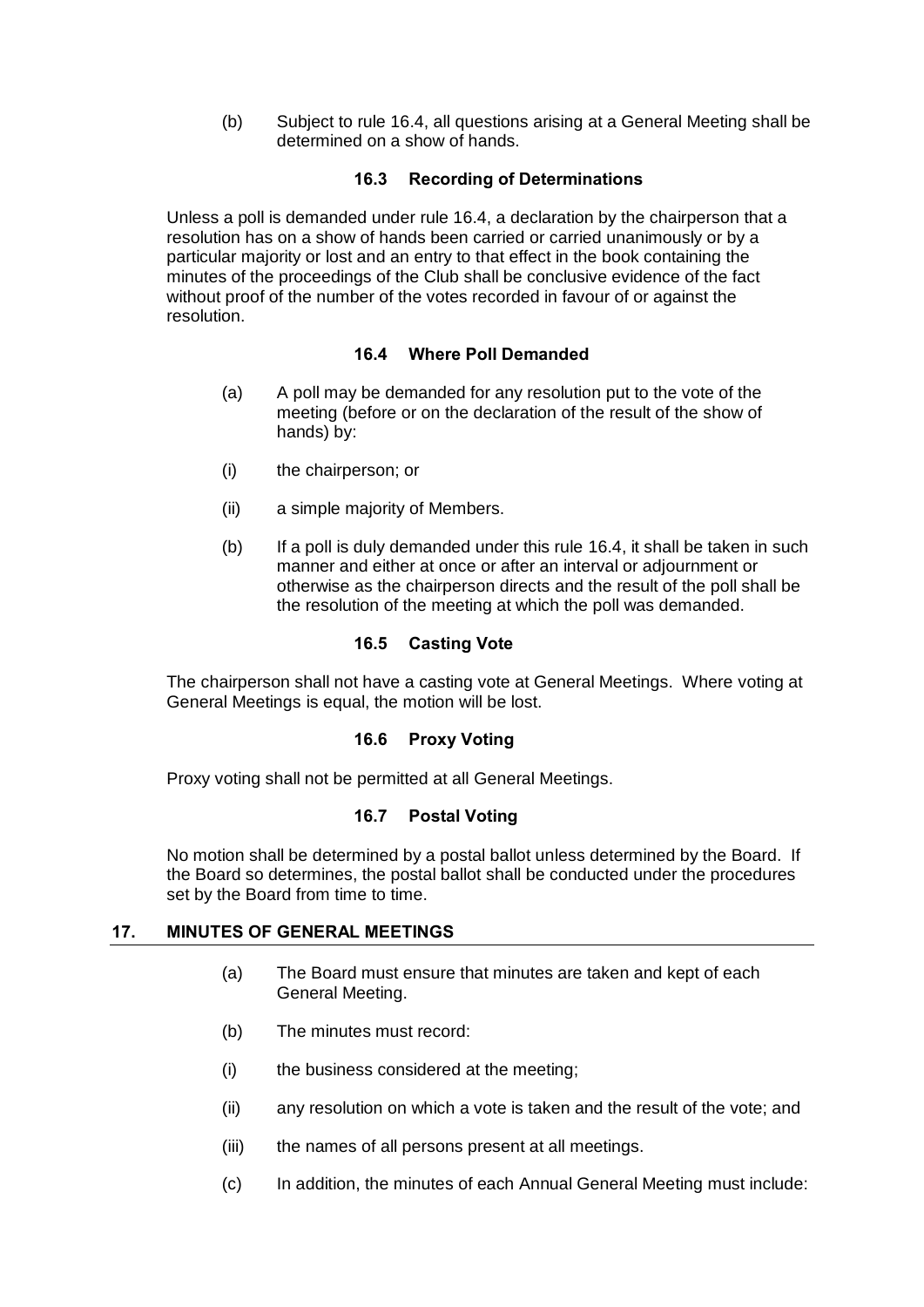- (i) any reports or financial statements submitted to the Members at the Annual General Meeting; and
- (ii) any audited accounts and auditor's report or report of a review accompanying the financial statements that are required under the Act.

#### <span id="page-21-4"></span><span id="page-21-1"></span><span id="page-21-0"></span>**18. BOARD**

#### **18.1 Powers of Board**

- (a) The affairs of the Club shall be managed by the Board constituted under rule [18.2.](#page-21-2)
- (b) Subject to this Constitution and the Act, the Board:
- (i) shall control and manage the business and affairs of the Club;
- (ii) may exercise all such powers and functions as may be exercised by the Club other than those powers and functions that are required by this Constitution to be exercised by the Members in General Meeting; and
- <span id="page-21-2"></span>(iii) has power to perform all such acts and things as appear to the Board to be essential for the proper management of the business and affairs of the Club.

#### **18.2 Composition of Board**

The Board shall comprise the following positions:

- (a) President (or Chairperson of Board)
- (b) Secretary (or Administration Director)
- (c) Treasurer (or Finance Director)
- (d) Club Captain (or Lifesaving Director)
- (e) Competition Director (or Surf Sports Director)
- (f) Junior Co-Ordinator (or Junior Activities Director)

#### **18.3 Portfolios**

- <span id="page-21-3"></span>(a) The position of President and Administration Officer shall be appointed by the members annually from amongst its number.
- (b) Directors may be re-appointed as President or Administration Officer.
- (c) If the Board considers it appropriate, in order to further the Objects, it may allocate Directors to specific portfolios, with specific responsibilities, as determined at the discretion of the Board.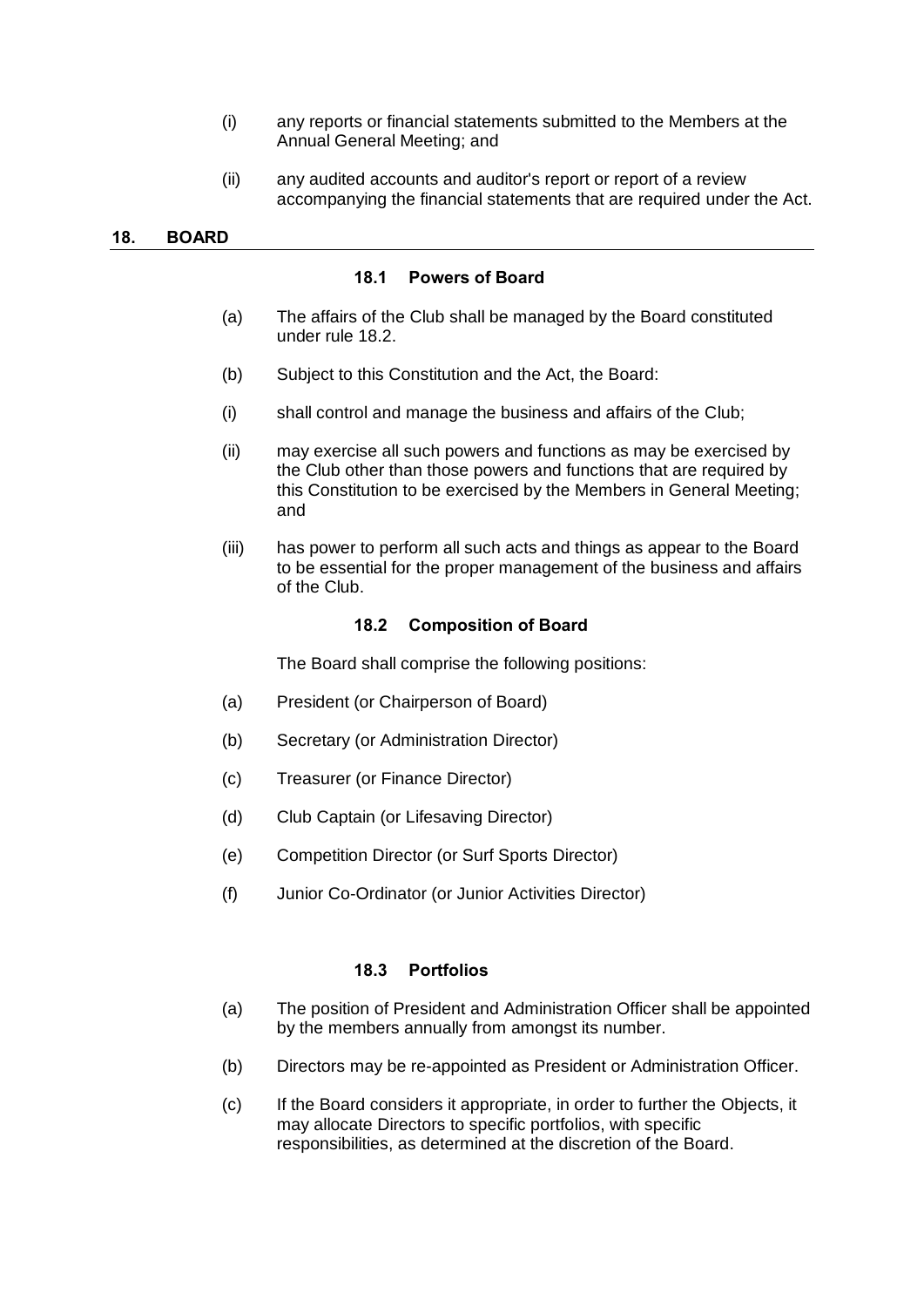## **18.4 Right to Co-Opt**

<span id="page-22-1"></span><span id="page-22-0"></span>It is expressly acknowledged that the Board may co-opt any person with appropriate experience or expertise to assist the Board in respect of such matters and on such terms as the Board thinks fit. Any person so co-opted shall not be a Director, and shall not exercise the rights of a Director, but shall act in an advisory role only.

## **18.5 Appointment of Delegate**

- (a) The Board shall, from amongst its Members, appoint a Delegate to attend general meetings of the Branch for such term as the Board determines, and otherwise in accordance with the Branch Constitution.
- (b) The Club must advise the Branch in writing of its Delegate.

## **18.6 Transitional Arrangements**

<span id="page-22-3"></span><span id="page-22-2"></span>Notwithstanding any other rule of this Constitution, the transitional arrangements set out in rule **Error! Reference source not found.** shall apply from the date of adoption of this Constitution.

## **18.7 Term of Office of Directors**

- (a) Directors shall be elected in accordance with this Constitution annually, and subject to this Constitution, shall hold office from the conclusion of the Annual General Meeting at which they were elected until the conclusion of the next following Annual General Meeting.
- (b) Directors may be re-elected.

## <span id="page-22-5"></span><span id="page-22-4"></span>**19. ELECTION OF DIRECTORS**

## **19.1 Nominations of Candidates**

- (a) The Club shall call for nominations for candidates to be elected to the Board not less than 42 days prior to the Annual General Meeting. When calling for nominations the Club may also provide details of the necessary qualifications and job description for the positions (if any). Qualifications and job descriptions shall be as determined by the Board from time to time.
- (b) Candidates must:
- (i) be aged 18 years or over; and
- (ii) reside in Australia.
- (c) Nominations of candidates for election as Directors shall be:
- (i) made in writing, signed by two Members and accompanied by the written consent of the nominee (which may be endorsed on the form of nomination); and
- (ii) delivered to the Club not less than seven days before the date fixed for the holding of the Annual General Meeting.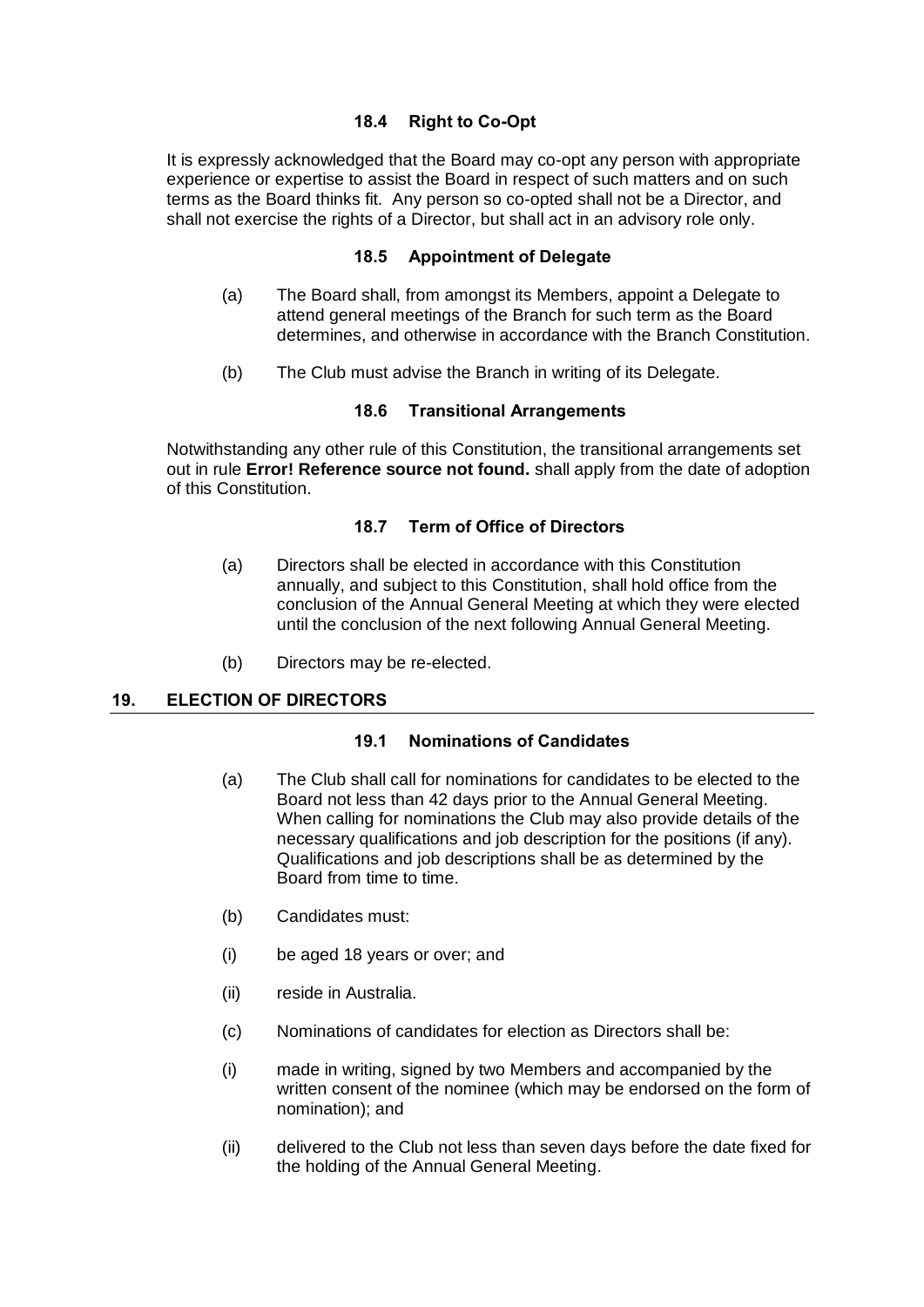The Club shall send the nominations to the Members entitled to receive notice under rule [15.1.](#page-18-1)

- (d) If insufficient nominations are received to fill all available vacancies on the Board:
- (i) the candidates nominated shall, subject to declaration by the chairperson, be deemed to be elected; and
- (ii) all remaining positions will be deemed casual vacancies under rule [20.3.](#page-24-1)
- (e) If the number of nominations received is equal to the number of vacancies to be filled, the persons nominated shall, subject to declaration by the chairperson, be deemed to be elected.
- (f) If the number of nominations exceeds the number of vacancies to be filled, voting papers shall be prepared containing the names of the candidates in alphabetical order, for each vacancy on the Board.

#### <span id="page-23-0"></span>**19.2 Voting Procedures**

Elections shall be conducted by such means as is prescribed by the Board.

#### <span id="page-23-2"></span><span id="page-23-1"></span>**20. VACANCY ON THE BOARD**

## **20.1 Grounds for Termination of Director**

For the purposes of this Constitution, the office of a Director becomes vacant if the Director:

- (a) Ceases to be a Member;
- (b) Dies;
- (c) Becomes bankrupt or makes any arrangement or composition with their creditors generally;
- (d) Becomes of unsound mind or a person whose person or estate is liable to be dealt with in anyway under the law relating to mental health;
- (e) Resigns their office in writing to the Club;
- (f) Is absent from meetings of the Board held during a period of three months without having previously obtained leave of absence in accordance with rule [21.5](#page-26-0) or provided reasonable excuse for such absence;
- (g) Without the prior consent or later ratification of the Members in General Meeting holds any office of profit under the Club;
- (h) Is directly or indirectly interested in any contract or proposed contract with the Club and fails to declare the nature of his interest;
- (i) Is removed from office in accordance with this Constitution;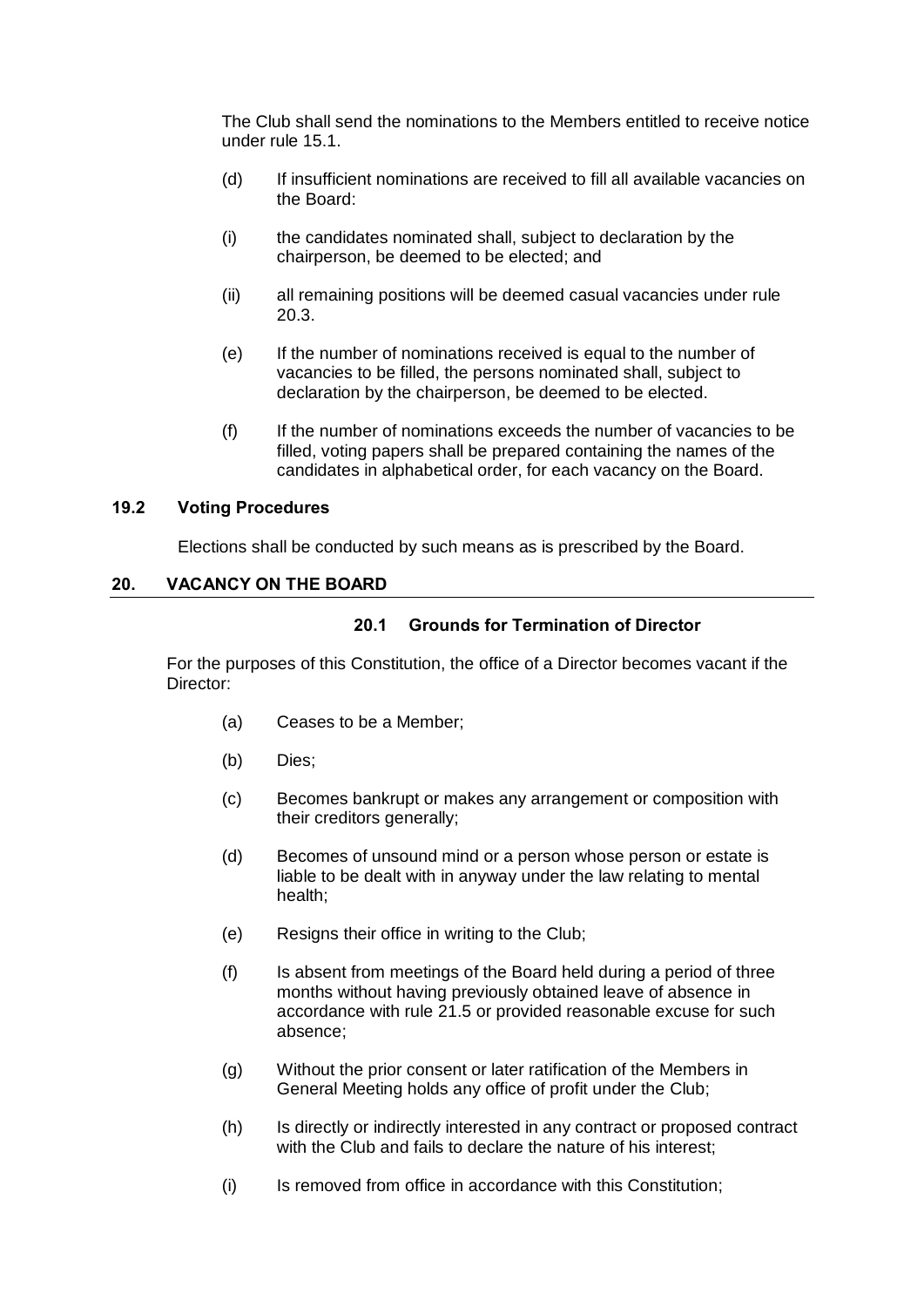- (j) Has been expelled or suspended from membership (without further recourse under this Constitution or any of the Constitutions of the Branch, SLSNSW or SLSA);
- $(k)$  In the opinion of the Board (but subject always to this Constitution):
- (i) has acted in a manner unbecoming or prejudicial to the Objects and interests of the Club; or
- (ii) has brought themselves or the Club into disrepute; or
- (l) Would otherwise be prohibited from being a director of a corporation under the *Corporations Act*.

## **20.2 Removal of Director**

- <span id="page-24-4"></span><span id="page-24-0"></span>(a) The Club in a General Meeting may by Special Resolution remove any Director, before the expiration of their term of office and appoint another Member in their place to hold office until the expiration of the term of the first mentioned Director.
- (b) Where the Director to whom a proposed resolution referred to in rule [20.2](#page-24-0)[\(a\)](#page-24-4) makes representations in writing to the President or the President and requests that such representations be notified to the Members, the President may send a copy of the representations to each Member or, if they are not so sent, the Director may require that they be read out at the meeting, and the representations shall be so read.

## **20.3 Casual Vacancy**

<span id="page-24-1"></span>In the event of a casual vacancy in the office of any Director, the Board may appoint a Member to the vacant office and the person so appointed may continue in office up to the conclusion of the Annual General Meeting at which the term of the previous appointee would have expired.

## <span id="page-24-3"></span><span id="page-24-2"></span>**21. QUORUM AND PROCEDURE AT BOARD MEETINGS**

## **21.1 Convening a Board Meeting**

- (a) The Board shall meet as often as is deemed necessary for the dispatch of business. Subject to this Constitution the Board may adjourn and otherwise regulate its meetings as it thinks fit.
- (b) Unless all Directors agree to hold a meeting at shorter notice either by agreement that is sufficiently evidenced in writing or by their presence, or in accordance with rule [21.2,](#page-25-0) not less than seven days written notice of Board meeting shall be given to each Director.
- (c) Written notice of each Board meeting, specifying the general nature of the time, date and place of the Board meeting and the business to be transacted, shall be served on each Director by:
- (i) delivering it to that Director personally;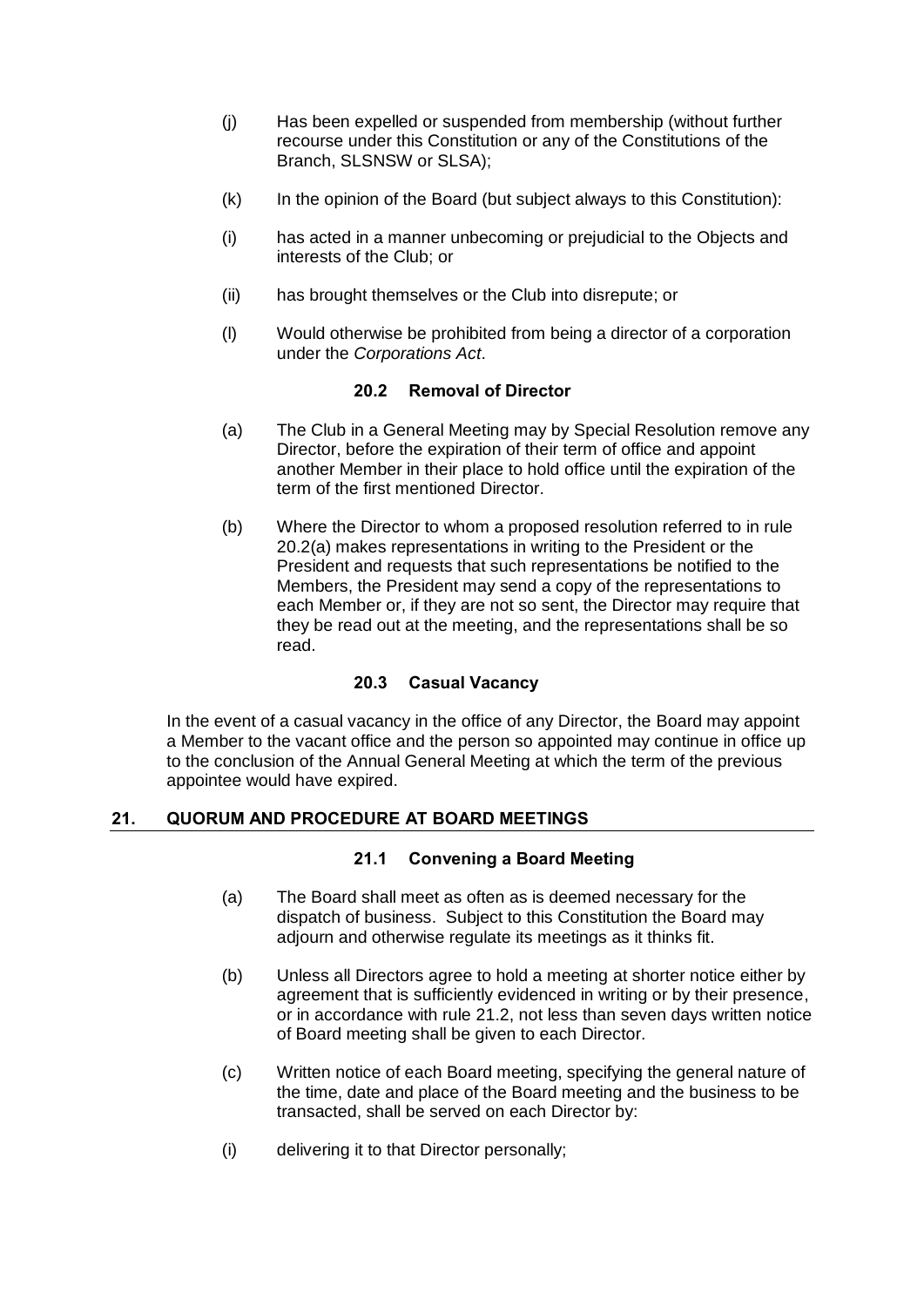- (ii) sending it in writing, by facsimile or other means of electronic communication (subject to receiving appropriate confirmation that the notice has been effectively dispatched);
- In accordance with the Directors last notified contact details.
- (d) Notice may be given of more than one Board meeting at the same time.

#### **21.2 Urgent Board Meetings**

- <span id="page-25-0"></span>(a) In cases of urgency, a meeting can be held without notice being given under rule [21.1](#page-24-3) provided that as much notice as practicable is given to each Director by the most effective means.
- (b) Any resolution made at an urgent Board meeting must be passed by a majority of the Board.

#### **21.3 Quorum**

- <span id="page-25-1"></span>(a) At meetings of the Board the number of Directors whose presence is required to constitute a quorum is four
- (b) No business shall be transacted unless a quorum is present and if within half an hour of the time appointed for the meeting a quorum is not present, the meeting shall stand adjourned to the same place and at the same hour of the same day in the following week, or any date, time and place determined by the President.
- (c) The Board may act notwithstanding any casual vacancy. However, if there are casual vacancies in the office of a Director such that the number of remaining Directors is not sufficient to constitute a quorum at a meeting of the Board, those Directors may act only for the purpose of increasing the number of Directors to a number sufficient to constitute such a quorum.

## **21.4 Procedures at Board Meetings**

- <span id="page-25-2"></span>(a) At meetings of the Board, the President shall chair the meeting. If the President is absent or unwilling to act, the Board shall appoint one of its Members to chair the meeting.
- (b) Questions arising at any meeting of the Board shall be determined on a show of hands, or if demanded by a Director, by a poll taken in such manner as the person presiding at the meeting may determine.
- (c) Questions arising at any meeting of the Board shall be decided by a majority of votes and a determination of a majority of Directors shall be deemed a determination of the Board. All Directors shall have one vote on any question. The chairman may exercise a casting vote where voting is equal.
- (d) Voting by proxy is not permitted at Board meetings.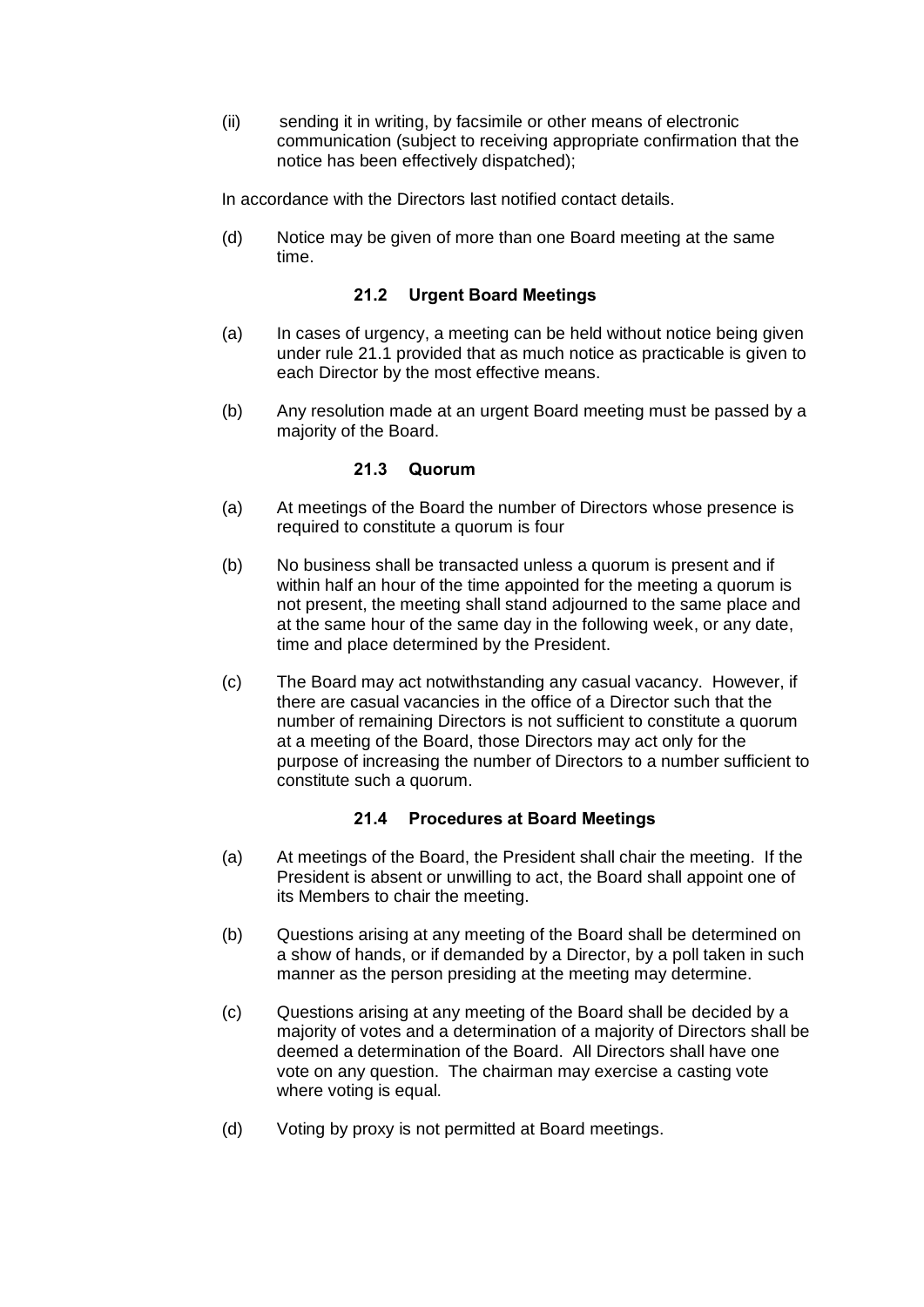- (e) A resolution in writing signed or assented to by facsimile or other form of electronic communication by all the voting Directors, shall be as valid and effectual as if it had been passed at a meeting of the Board duly convened and held. Any such resolution may consist of several documents in like form each signed by one or more of the Directors.
- (f) Without limiting the power of the Board to regulate its meetings as it thinks fit, a meeting of the Directors may be held where one or more of the Directors is not physically present at the meeting, provided that:
- <span id="page-26-2"></span>(i) all persons participating in the meeting are able to communicate with each other effectively, simultaneously and instantaneously whether by means of telephone or other form of communication;
- (ii) notice of the meeting is given to all the Directors entitled to notice in accordance with the usual procedures agreed upon or laid down from time to time by the Board;
- (iii) in the event that a failure in communications prevents rule  $21.4(f)(i)$ from being satisfied by that number of Directors which constitutes a quorum, and none of such Directors are present at the place where the meeting is deemed by virtue of the further provisions of this rule to be held then the meeting shall be suspended until rule [21.4\(f\)\(i\)](#page-26-2) is satisfied again. If such condition is not satisfied within fifteen minutes from the interruption the meeting shall be deemed to have terminated; and
- (iv) any meeting held where one or more of the Directors is not physically present shall be deemed to be held at the place specified in the notice of meeting provided a Director is there present and if no Director is there present the meeting shall be deemed to be held at the place where the President of the meeting is located.

## **21.5 Leave of Absence**

- <span id="page-26-0"></span>(a) The Board may grant a Director leave of absence from Board meetings for a period not exceeding three months.
- (b) The Board must not grant leave of absence retrospectively unless it is satisfied that it was not feasible for the Director to seek the leave in advance.

## **21.6 Material Personal Interests**

- <span id="page-26-1"></span>(a) A Director who has a material personal interest in a matter being considered at a Board meeting must disclose the nature and extent of that interest to the Board.
- (b) A Director with such a material personal interest must not:
- (i) be present while the matter is being considered at the meeting; and
- (ii) must not vote on the matter.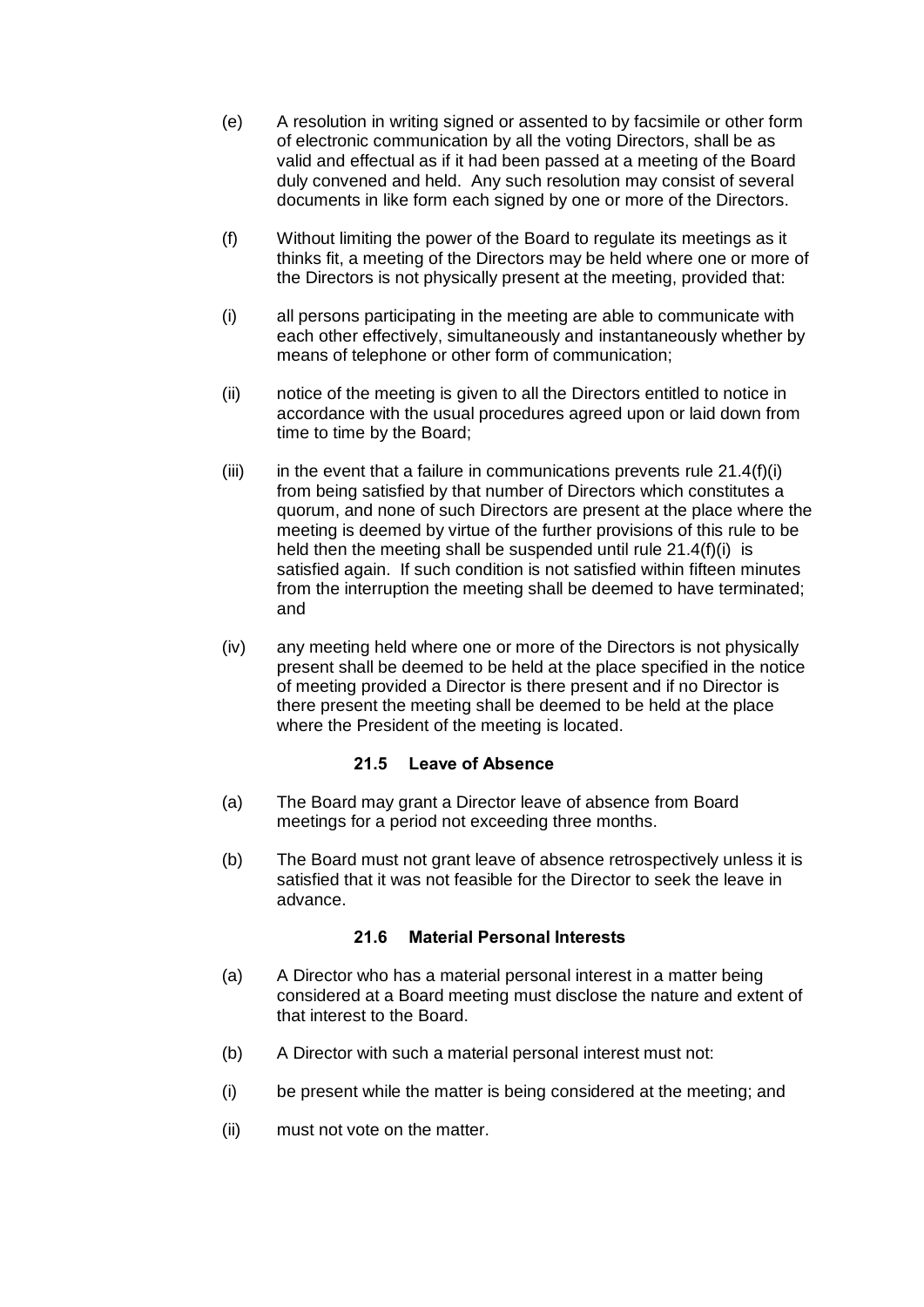- (c) A general notice that a Director is to be regarded as having a material personal interest in a matter being considered is sufficient declaration for such Director and the said matter. After such general notice it is not necessary for such Director to give a special notice relating to the said matter.
- (d) Any declaration made or any general notice as aforesaid given by a Director in accordance with this rule [21.6](#page-26-1) must be recorded in the minutes of the relevant meeting.

## **21.7 Financial Interest**

- <span id="page-27-0"></span>(a) A Director is disqualified from:
- (i) holding any place of profit or position of employment in the Club, or in any company or incorporated Club in which the Club is a shareholder or otherwise interested; or
- (ii) contracting with the Club either as vendor, purchaser or otherwise;

Except with express resolution of approval of the Board.

- (b) Any contract or arrangement in which any Director is in any way interested which is entered into by or on behalf of the Club without the approval of the Board, will be voided for such reason.
- <span id="page-27-4"></span>(c) The nature of the financial interest of such Director must be declared by the Director at the meeting of the Board at which the contract or arrangement is first taken into consideration if the interest then exists, or in any other case at the first meeting of the Board after the acquisition of the interest.
- (d) A general notice that a Director is a Member of any specified firm or company and is to be regarded as interested in all transactions with that firm or company is sufficient declaration under rule [21.7\(c\)](#page-27-4) for such Director and the said transactions. After such general notice it is not necessary for such Director to give a special notice relating to any particular transaction with that firm or company.
- (e) Any declaration made or any general notice as aforesaid given by a Director in accordance with rule [21.7](#page-27-0) must be recorded in the minutes of the relevant meeting.

## **21.8 Conflicts**

<span id="page-27-1"></span>A Director, notwithstanding the interest, may be counted in the quorum present at any meeting but cannot vote in respect of any contract or arrangement in which the Director is interested. If the Director votes, the vote shall not be counted.

## <span id="page-27-3"></span><span id="page-27-2"></span>**22. DELEGATED POWERS**

## **22.1 Board May Delegate Functions**

(a) The Board may, by instrument in writing, create, establish or appoint from amongst its own Members, or otherwise, special committees,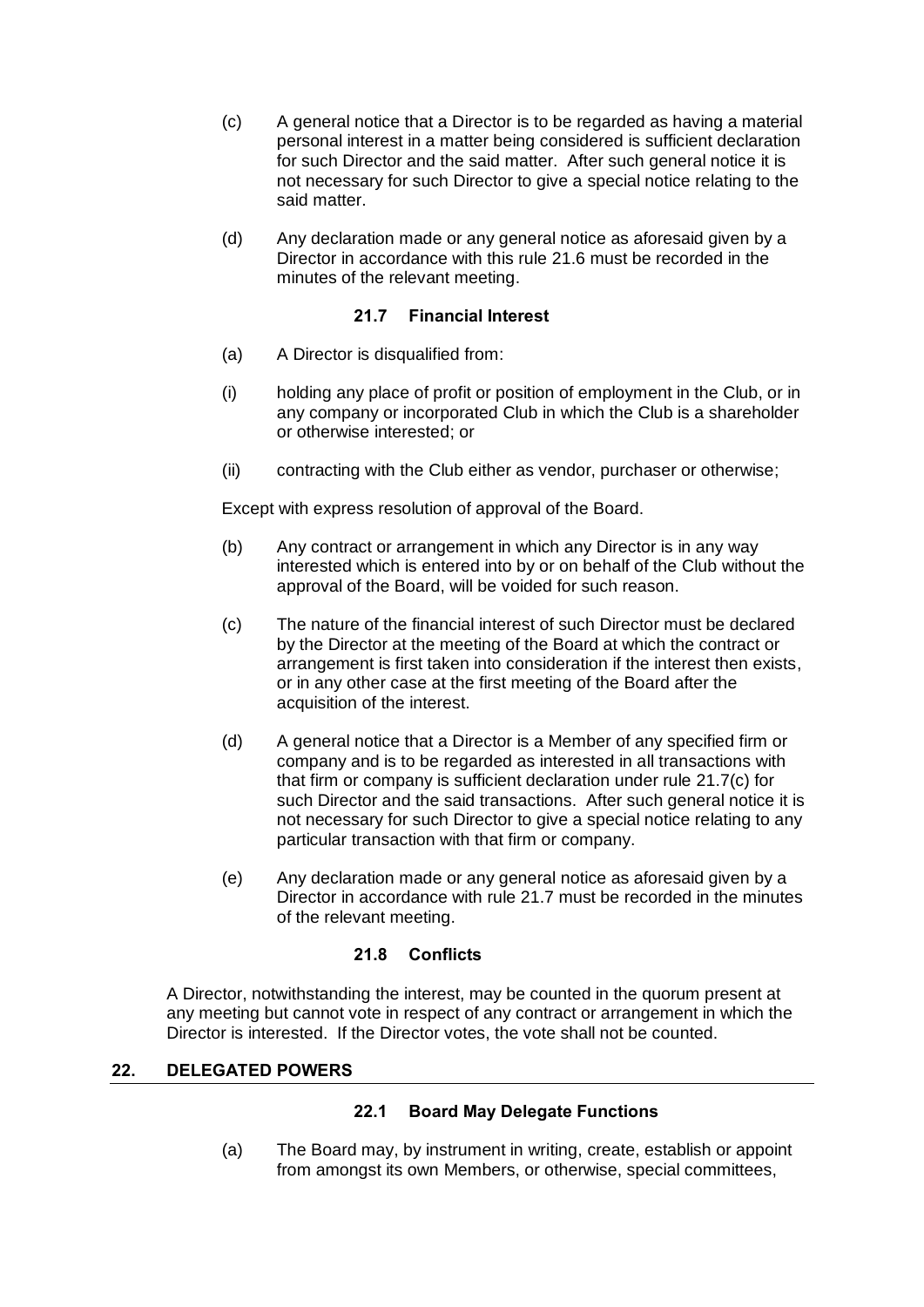sub-committees, individual officers and consultants to carry out such duties and functions, and with such powers, as the Board determines.

- (b) The Board may in the establishing instrument delegate such functions as are specified in the instrument, other than:
- (i) this power of delegation; and
- (ii) a function imposed on the Board by the Act or any other law, or this Constitution or by resolution of the Club in General Meeting.
- (c) At any time the Board may by instrument in writing, revoke wholly or in part any delegation made under this clause, and may amend or repeal any decision made by such body or person under this clause.

#### **22.2 Exercise of Delegated Functions**

- <span id="page-28-0"></span>(a) A function, the exercise of which has been delegated under this clause, may whilst the delegation remains unrevoked, be exercised from time to time in accordance with the terms of the delegation.
- (b) A delegation under this clause may be made subject to such conditions or limitations as to the exercise of any function or at the time or circumstances as may be specified in the delegation.

## **22.3 Procedure of Delegated Entity**

- <span id="page-28-1"></span>(a) The procedures for any entity exercising delegated power shall, subject to this Constitution and with any necessary or incidental amendment, be the same as that applicable to meetings of the Board under rule [21.](#page-24-2)
- (b) The entity exercising delegated powers shall make decisions in accordance with the Objects, and it shall promptly provide the Board with details of all material decisions.
- (c) The entity shall also provide any other reports, minutes and information required by the Board.

#### <span id="page-28-3"></span><span id="page-28-2"></span>**23. DUTIES**

#### **23.1 General Duties**

- (a) As soon as practicable after being elected or appointed to the Board, each Director must become familiar with this Constitution and the Act.
- (b) The Board is collectively responsible for ensuring that the Club complies with the Act and that individual Directors comply with this Constitution.
- (c) The Board must ensure that the Club complies with all requirements in the Act regarding financial statements.
- (d) As per section 34 of the Act, the Club must have a Public Officer position appointed.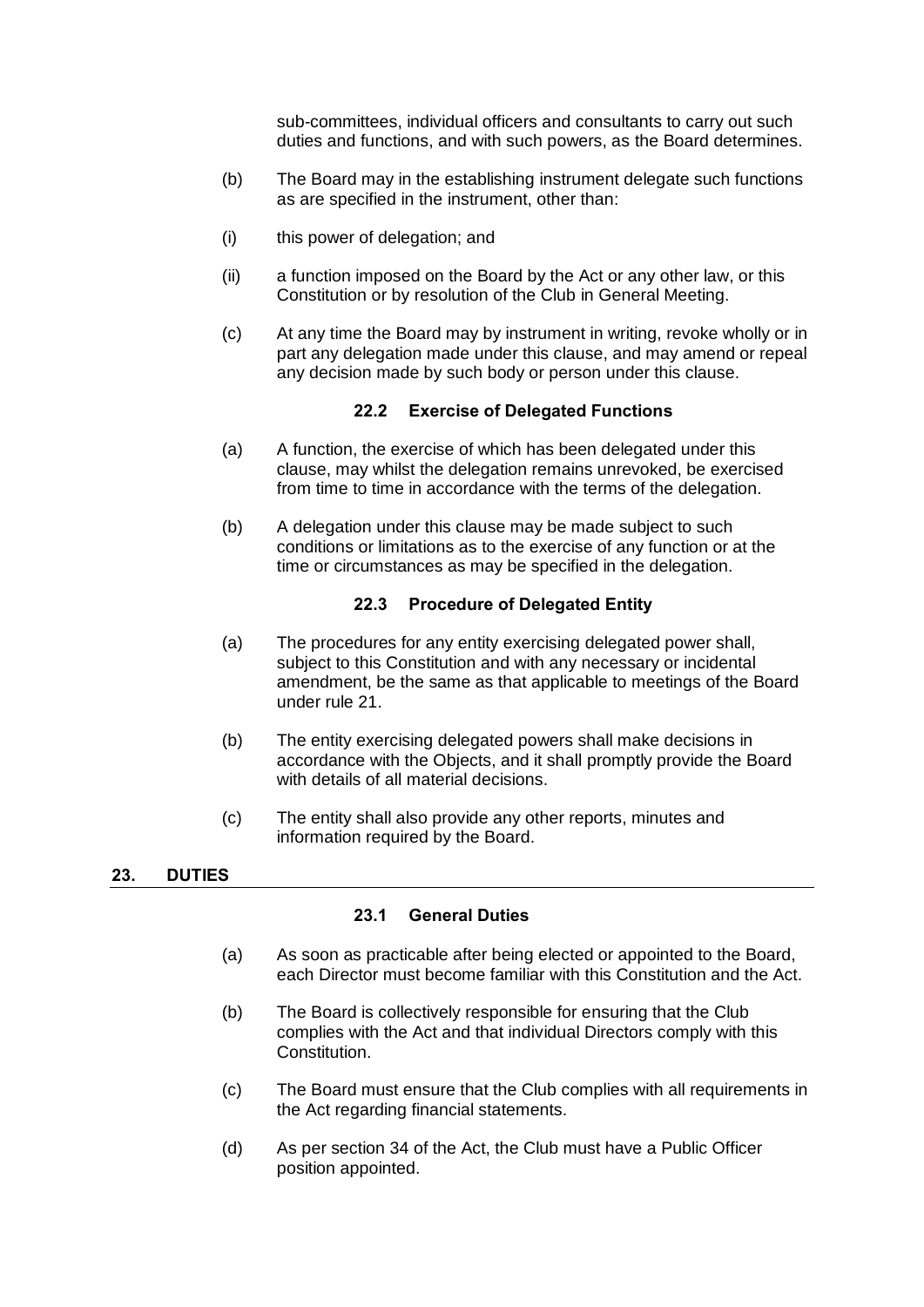#### <span id="page-29-0"></span>**24. MINUTES OF BOARD MEETINGS**

- (a) The Board must ensure that minutes are taken and kept of each Board meeting.
- (b) As a minimum, the minutes must record:
- (i) the business considered at the meeting;
- (ii) any resolution on which a vote is taken and the result of the vote; and
- (iii) any interest declared under rules [21.6](#page-26-1) or [21.7.](#page-27-0)

#### <span id="page-29-2"></span><span id="page-29-1"></span>**25. BY-LAWS**

#### **25.1 Board to Formulate By-laws**

The Board may formulate, issue, adopt, interpret and amend such By-Laws for the proper advancement, management and administration of the Club, the advancement of the Objects and surf lifesaving in Bellingen Valley Shire as it thinks necessary or desirable. Such By-Laws must be consistent with the Constitution, the Branch Constitution, the SLSNSW Constitution, the SLSA Constitution and any regulations or By-Laws or the Standard Operating Procedures made by SLSNSW or SLSA. If any By-Laws are inconsistent with the SLSNSW or SLSA Constitution and regulations the By-Laws shall be null and void and will be inapplicable.

#### **25.2 By-Laws Binding**

<span id="page-29-3"></span>All By-Laws made under this clause shall be binding on the Club and Members of the Club.

#### **25.3 By-Law Transitional Arrangements**

<span id="page-29-4"></span>Notwithstanding any other rule of this Constitution, the transitional arrangements set out at rule **Error! Reference source not found.** shall apply from the date of adoption of this Constitution.

#### **25.4 Notices Binding on Members**

<span id="page-29-5"></span>Amendments, alterations, interpretations or other changes to By-Laws shall be advised to Members of the Club by means of Notices approved and issued by the Board.

#### <span id="page-29-7"></span><span id="page-29-6"></span>**26. FUNDS, RECORDS AND ACCOUNTS**

## **26.1 Sources of Funds**

<span id="page-29-8"></span>The Board will determine the sources from which the funds of the Club are to be or may be derived and the manner in which such funds are to be managed.

#### **26.2 Club to Keep Records**

(a) The Club shall establish and maintain, in accordance with the Act and this Constitution, proper accounting and other records and minutes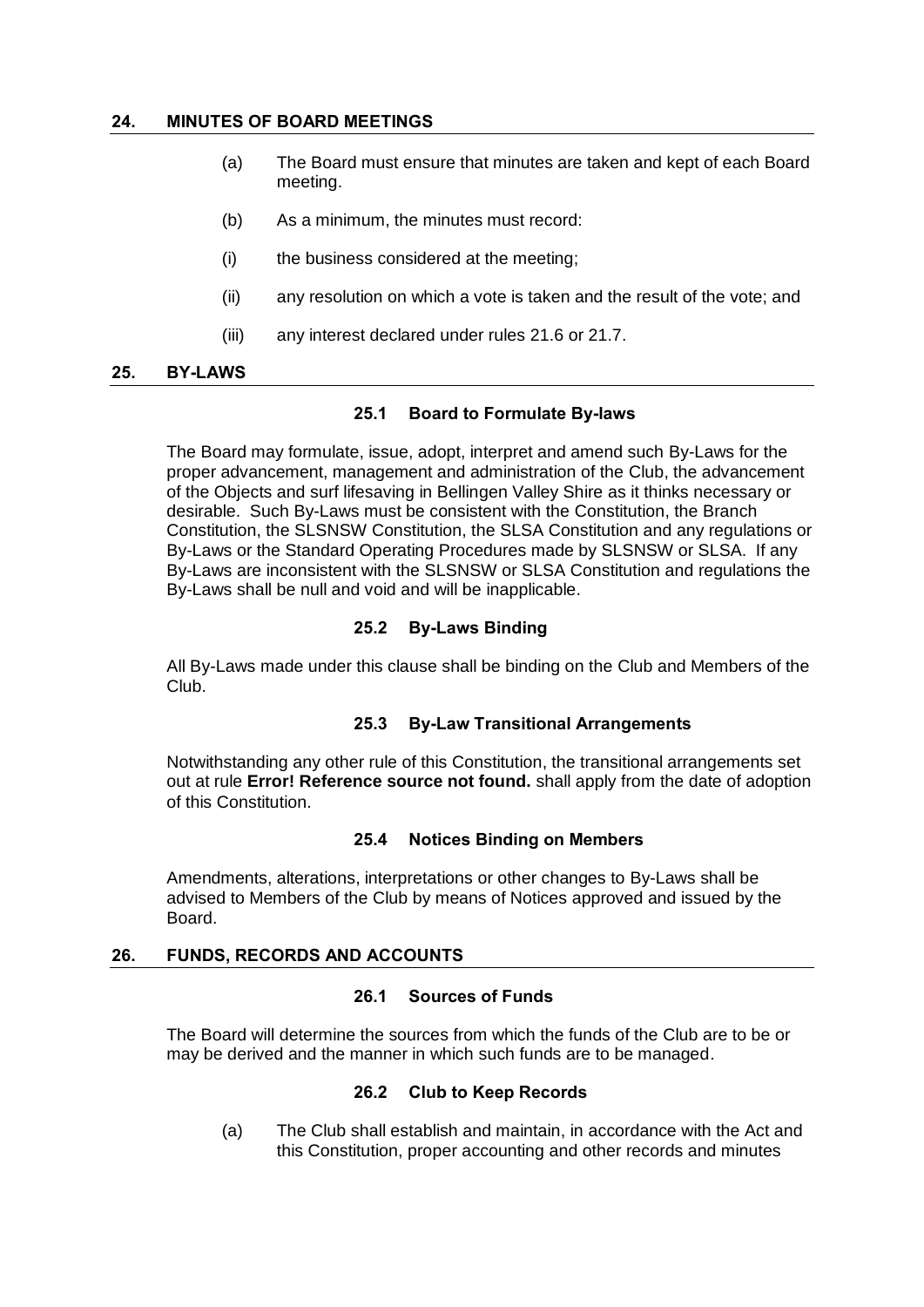concerning all transactions, business, meetings and dealings of the Club and the Board.

(b) The Club shall retain such records for seven (7) years after the completion of the transactions or operations to which they relate.

#### **26.3 Board to Submit Accounts**

<span id="page-30-0"></span>The Clubs statements of account are required to be audited as per the Charitable Fundraising Act 1991. At the Clubs Annual General Meeting the audited statements of account will be presented to the Members.

#### **26.4 Accounts Conclusive**

<span id="page-30-1"></span>The statements of account when approved or adopted by an Annual General Meeting shall be conclusive except as regards any error discovered in them within three months after such approval or adoption.

## **26.5 Accounts to be Sent to Members**

<span id="page-30-2"></span>The Board shall cause to be sent to all persons entitled to receive notice of Annual General Meetings in accordance with this Constitution, a copy of the statements of account, the Board's report, the full auditor's report and every other document required under the Act (if any).

#### <span id="page-30-3"></span>**27. APPLICATION OF INCOME**

- (a) The income and property of the Club shall be applied solely towards the promotion of the purposes of the Club as set out in this Constitution.
- (b) No portion of the income or property of the Club shall be paid or transferred, directly or indirectly by way of dividend, bonus or otherwise to any Member.
- (c) Nothing in this rule 27 shall preclude payment to a Member in good faith for expenses incurred or services rendered, including, but not limited to:
- (i) any services actually rendered to the Club whether as an employee or otherwise;
- (ii) goods supplied to the Club in the ordinary and usual course of operation;
- (iii) interest on money borrowed from any Member;
- (iv) rent for premises demised or let by any Member to the Club; or
- (v) any out-of-pocket expenses incurred by the Member on behalf of the Club,
- (d) Provided that any such payment shall not exceed the amount ordinarily payable between ordinary commercial parties dealing at arm's length in a similar transaction.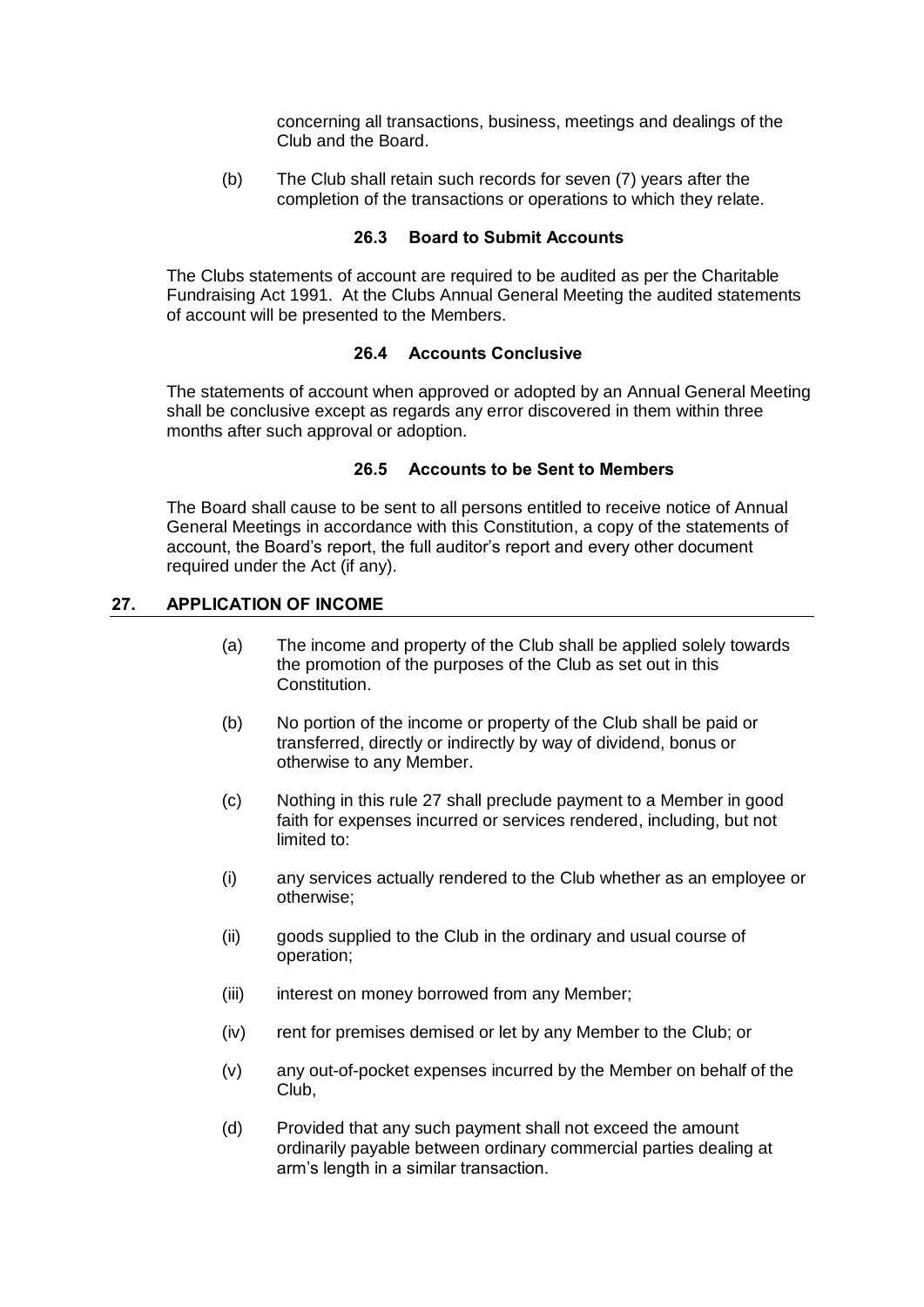## <span id="page-31-0"></span>**28. NEGOTIABLE INSTRUMENTS**

All cheques, promissory notes, bankers drafts, bills of exchange and other negotiable instruments, shall be signed, drawn, accepted, endorsed or otherwise executed, as the case may be, by any two duly authorised Directors or in such other manner as the Board determines.

#### <span id="page-31-1"></span>**29. AUDITOR**

(a) The accounts of the Club shall be examined and the correctness of the profit and loss accounts and balance sheets ascertained by an auditor or auditors at the conclusion of each Financial Year.

#### <span id="page-31-2"></span>**30. SERVICE OF NOTICES**

- (a) Notices may be given to any person entitled under this Constitution to receive any notice by sending the notice by post or facsimile transmission or where available, by electronic mail, to the Member's registered address or facsimile number or electronic mail address.
- (b) Where a notice is sent by post, service of the notice service of the notice shall be deemed to be effected at the time the letter would have been delivered in the ordinary course of post.
- (c) Where a notice is sent by facsimile transmission, service of the notice shall be deemed to be effected upon receipt of a confirmation report confirming the facsimile was sent to/or received at the facsimile number to which it was sent.
- (d) Where a notice is sent by electronic mail, service of the notice shall be deemed to be effected by upon receipt of a confirmation report confirming the electronic mail message was received at the electronic mail address to which it was sent

#### <span id="page-31-3"></span>**31. REGISTERED ADDRESS**

The registered address of the Club is:

- (a) The address determined from time to time by resolution of the Board; or
- (b) If the Board has not determined an address to be the registered address, the postal address of the Director of Administration.

#### <span id="page-31-4"></span>**32. INDEMNITY**

(a) Every Director, officer, auditor, manager, employee or agent of the Club shall be indemnified out of the property or assets of the Club against any liability incurred by him/her in his/her capacity as Director, officer, auditor, manager, employee or agent in defending any proceedings, whether civil or criminal, in which judgement is given in his favour or in which he is acquitted or in connection with any application in relation to any such proceedings in which relief is, under the Act, granted to him by the Court.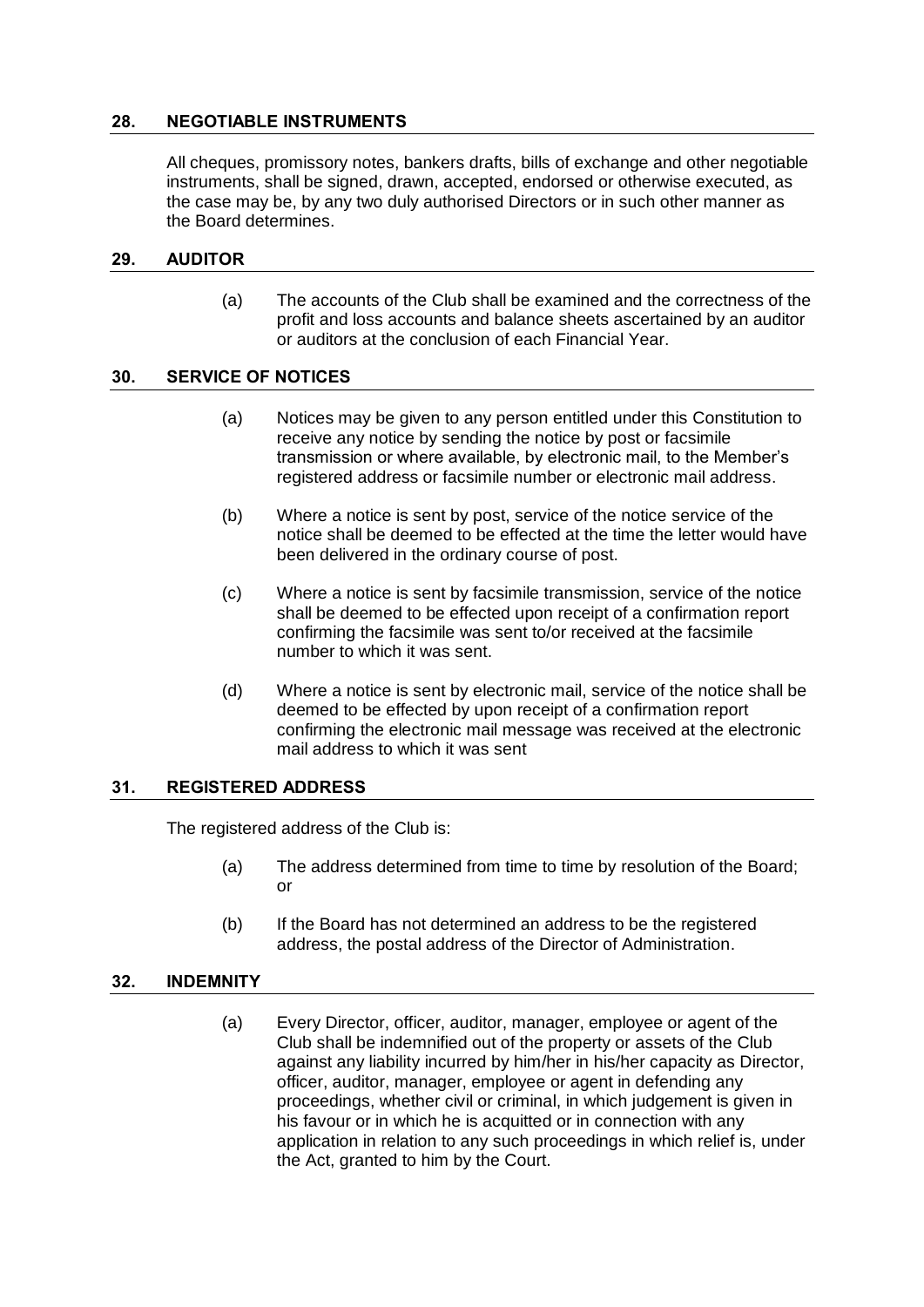- (b) The Club shall indemnify its Directors, officers, managers and employees against all damages and costs (including legal costs) for which any such Director, officer, manager or employee may be or become liable to any third party in consequence of any act or omission except wilful misconduct:
- (i) in the case of a Director of officer, performed or made whilst acting on behalf of and with the authority, express or implied of the Club; and
- (ii) in the case of an employee, performed or made in the course of, and within the scope of his employment by the Club.

#### <span id="page-32-0"></span>**33. DISSOLUTION**

- (a) The Club may be wound up voluntarily by Special Resolution.
- (b) In the event of the Club being wound up, the liability of the Member shall be limited to any outstanding monies due and payable to the Club, including the amount of the Annual Subscription payable in respect of the current Financial Year. No other amount shall be payable by the Member.
- (c) If upon winding up or dissolution of the Club there remains after satisfaction of all its debts and liabilities any assets or property, the same shall not be paid to or distributed amongst the Members but shall be given or transferred to some registered or exempt charity, having objects similar to the Objects and which prohibits the distribution of its or their income and property among its or their Members to an extent at least as great as is imposed on the Club by this Constitution. Such registered or exempt charity will be determined by the Members at or before the time of dissolution, and in default thereof by such judge of the Supreme Court of New South Wales or other Court as may have or acquire jurisdiction in the matter.

## <span id="page-32-1"></span>**34. CUSTODY OF BOOKS AND OTHER DOCUMENTS**

- (a) Except as otherwise provided in this Constitution, the Board shall keep in its custody or control all books, minutes, documents and securities of the Club.
- (b) Subject to the Act, the Board may determine whether and to what extent, and at what times and places and under what conditions, the financial records, accounts, books, securities or other relevant documents of the Club will be open for inspection by the Members.

## <span id="page-32-3"></span><span id="page-32-2"></span>**35. TRANSITIONAL ARRANGEMENTS**

- (a) Notwithstanding any other rule of this Constitution, the transitional arrangements set out in this rule 37**Error! Reference source not found.** shall apply from the date of adoption of this Constitution.
- (b) The Members of the governing or managing body (by whatever name it is called) of the Club in place immediately prior to approval of this Constitution under the Act shall continue in those positions until the next Annual General Meeting following such approval, and thereafter